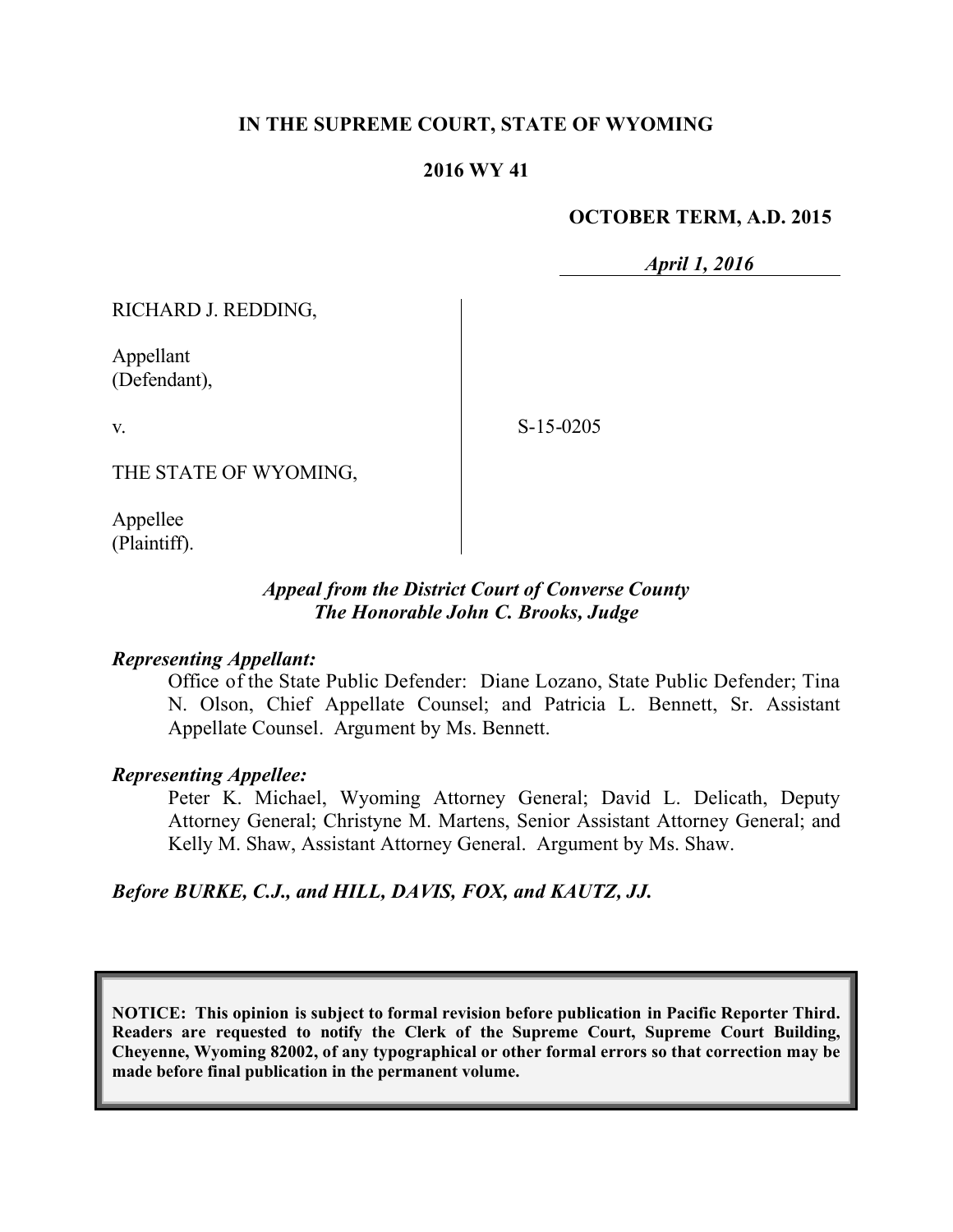## **HILL,** Justice.

[¶1] Richard Redding was charged with felony interference with a peace officer after having pled guilty to a misdemeanor charge arising out of the same events. The district court denied Mr. Redding's motion to dismiss the felony charge on double jeopardy grounds, and Mr. Redding thereafter entered an unconditional plea of no contest to a reduced charge of misdemeanor interference. On appeal, Mr. Redding contends his second misdemeanor conviction violated the double jeopardy provisions of the Wyoming and United States constitutions. We affirm.

## **ISSUE**

[¶2] Mr. Redding presents a single issue for our review and states that issue as follows:

I. The prosecution of Mr. Redding for felony interference with a peace officer after Mr. Redding had plead[ed] guilty to misdemeanor interference with a peace officer violated the double jeopardy clauses of the United States and Wyoming constitutions.<sup>1</sup>

[¶3] The State responds with a similarly stated issue and the following additional issue:

I. A defendant who pleads guilty or no contest waives all nonjurisdictional defenses to the charges against him. A defendant can preserve nonjurisdictional defenses for appeal only by entering a conditional guilty plea. Richard J. Redding unconditionally pleaded no contest to the charge of interference with a peace officer. Is the defense of double jeopardy a nonjurisdictional defense that Redding waived when he unconditionally pleaded no contest?

## **FACTS**

[¶4] On the evening of December 26, 2014, Mr. Redding was intoxicated and arguing with his wife. In an effort to calm himself and prevent the dispute with his wife from escalating, he called law enforcement. Officers Ableman and Coates of the Douglas, Wyoming Police Department responded to the call. Mr. Redding told the officers his wife had been yelling at him and causing problems, and he asked that the officers remove

<sup>&</sup>lt;sup>1</sup> Although Mr. Redding invokes both the Wyoming and the United States constitutions in making his double jeopardy claim, he provides no independent state constitutional analysis, and we have held that our state protections are equivalent to the federal protections. *Bowlsby v. State*, 2013 WY 72, ¶ 8, 302 P.3d 913, 916 (Wyo. 2013). For all intents and purposes then, we are presented with a double jeopardy claim that is governed by federal principles.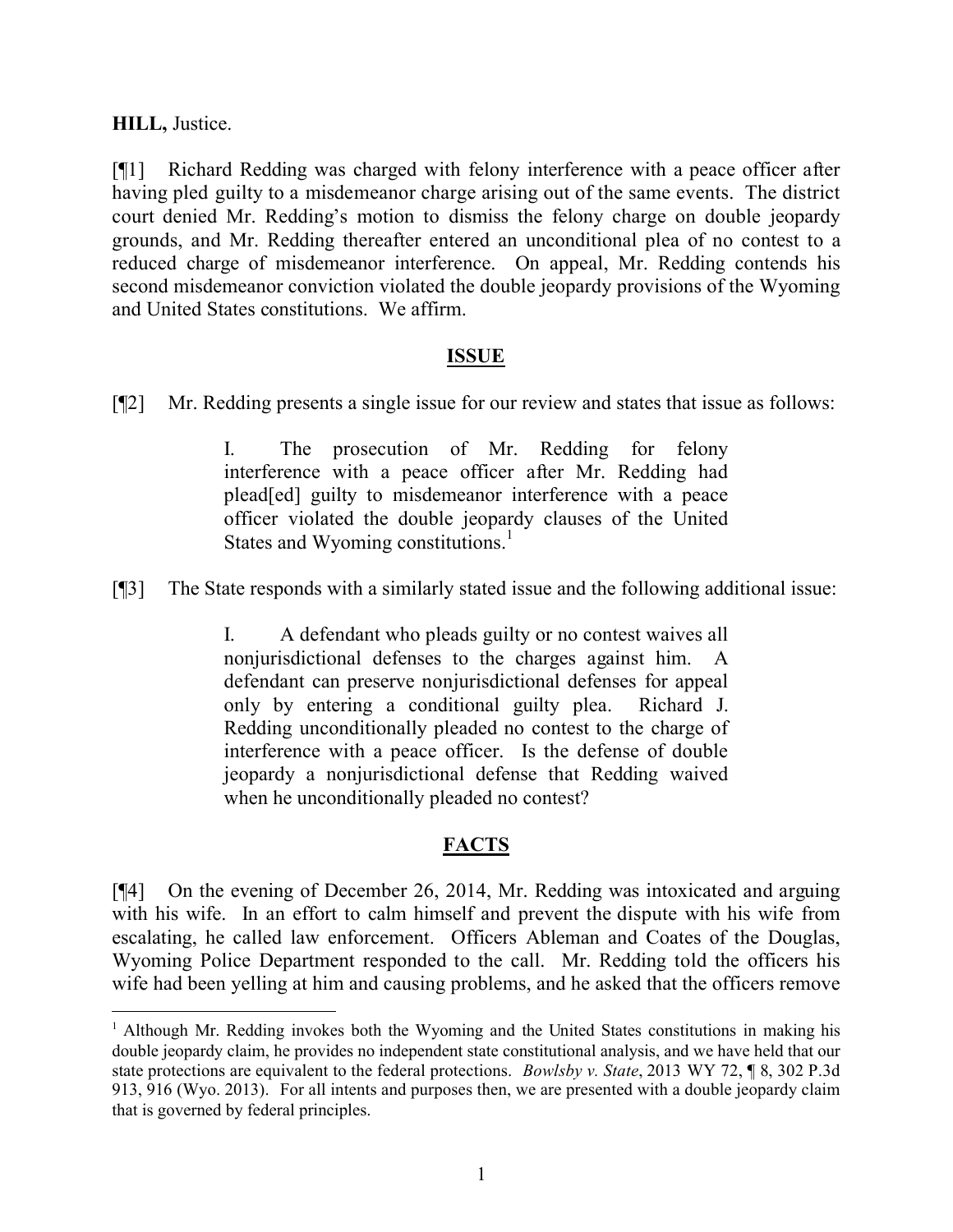her from the home. When Officer Ableman told Mr. Redding the officers could not make his wife leave the home, Mr. Redding became angry and argumentative. Officer Ableman advised Mr. Redding again that they had no grounds to remove anyone from the home and told him that he and his wife needed to leave each other alone, stay away from each other, and try to be civil, especially in front of their children.

[¶5] The officers left the home and were standing in front of the home when Mr. Redding came outside and started yelling profanities at them. The officers told Mr. Redding to stop yelling profanities and go back inside. Mr. Redding continued yelling profanities, and the officers again told him to stop yelling the profanities outside. When Mr. Redding started yelling a third time, the officers approached him and told him he was under arrest. Mr. Redding held the gate latch down so the officers could not open the gate, and Officer Ableman jumped the fence. Mr. Redding then ran back into his home.

[¶6] Inside the home, Mr. Redding got behind his wife and told her not to let the officers take him to jail. When officers approached Mr. Redding, Officer Coates grabbed Mr. Redding's left arm and told him to put his hands behind his back. Mr. Redding refused, and Officer Ableman then reached for Mr. Redding's right arm, telling him to place his hands behind his back. Mr. Redding again refused, and the officers had to wrestle him for a few minutes before they were able to gain control of him and place him under arrest. At this point, the officers removed Mr. Redding from the home without first handcuffing him because his right hand was wrapped and he had told officers it was broken.

[¶7] Once outside, the officers walked Mr. Redding away from the home. When they reached the gate, Mr. Redding stated, "I'm not going," and he tried to grab the gate. Officer Ableman restrained Mr. Redding's arm so he could not grab the gate, and Mr. Redding jerked his arm, elbowing Officer Ableman in the jaw. Officer Ableman handcuffed Mr. Redding's left arm to a belt loop on the back of his jeans, and the officers then transported him to county jail.

[¶8] The arresting officers issued Mr. Redding two citations, one for misdemeanor breach of peace and one for misdemeanor interference with a peace officer. On December 29, 2014, Mr. Redding appeared in circuit court and pled guilty to both charges. The circuit court accepted the guilty pleas and sentenced Mr. Redding to a three-day jail sentence for the breach of peace conviction, with credit for three days served, and to a thirty-day sentence for the interference conviction, with credit for three days served and the remainder suspended on condition of a one-year unsupervised probation.

[¶9] Two days later, on December 31, 2014, the State filed an information charging Mr. Redding with felony interference with a peace officer in violation of Wyo. Stat. Ann. § 6-5-204(b). The information alleged that Mr. Redding intentionally and knowingly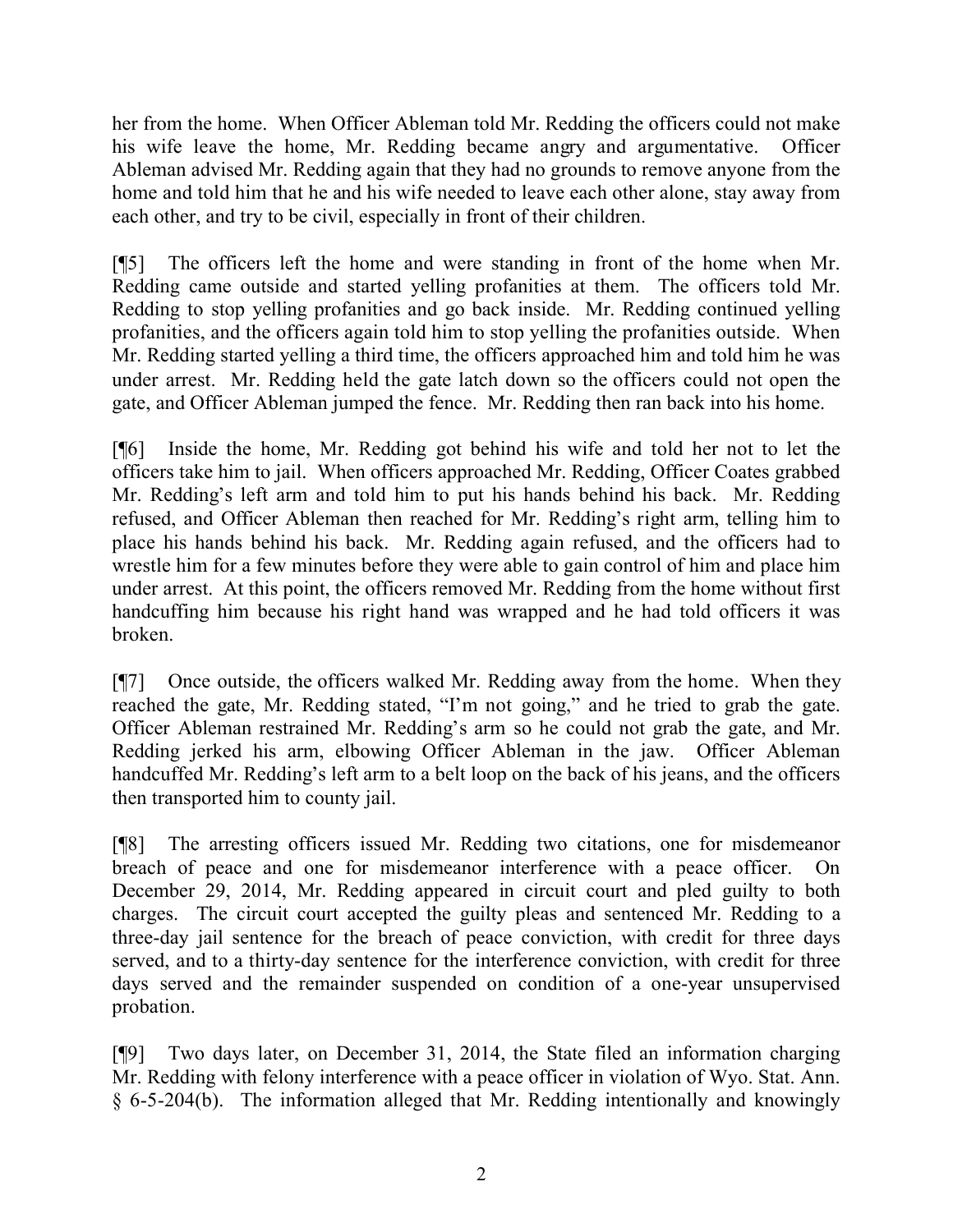caused bodily injury to a peace officer engaged in his official duties by "elbowing Douglas Police Officer Michael Ableman on the right side of his chin while Officer Ableman was attempting to arrest the defendant for Breach of the Peace." Attached to the information was a probable cause affidavit that described the events that occurred both inside and outside the Redding home on December 26, 2014.

[¶10] On January 15, 2015, the circuit court issued an order binding Mr. Redding over to district court on the felony interference charge, and on February 5, 2015, Mr. Redding filed a motion to dismiss the felony charge, claiming it violated the double jeopardy protections of the Fifth Amendment to the United States Constitution. On March 6, 2015, the district court issued an order denying Mr. Redding's motion to dismiss. The court reasoned:

> The factual scenario involved in this case was multifold. First, there was a confrontation outside the residence involving both officers. Then there was a scuffle indoors involving both officers. Finally, there was a second incident outdoors when the Defendant elbowed officer Ableman. The resisting arrest occurred up to the time the Defendant was restrained in the house. He was clearly under arrest after the officers removed him from the residence. It was then that the elbowing action occurred, but only against officer Ableman. Thus, like *Pope* [*v. State*, 2002 WY 9, 38 P.3d 1069 (Wyo. 2002),] there was a separate act by the Defendant against only one policeman. There must be proof of a separate fact, that being bodily injury, to establish an element separate from the misdemeanor. That element was not established or pled guilty to in Circuit Court.

> Thus the Defendant is not placed in double jeopardy by virtue of the felony charge. The Defendant's motion is denied.

[¶11] On July 6, 2015, Mr. Redding entered an unconditional no contest plea to a reduced charge of misdemeanor interference. Defense counsel informed the district court that because of the double jeopardy question, the parties had agreed on a no contest plea and the prosecutor had elected to lay the factual basis for the plea. The prosecutor agreed with defense counsel's representation and then outlined the factual basis for Mr. Redding's plea.

[¶12] The district court accepted Mr. Redding's no contest plea to the charge of misdemeanor interference and sentenced him to a term of six months in jail suspended in favor of one year of supervised probation, to be served concurrently with the probation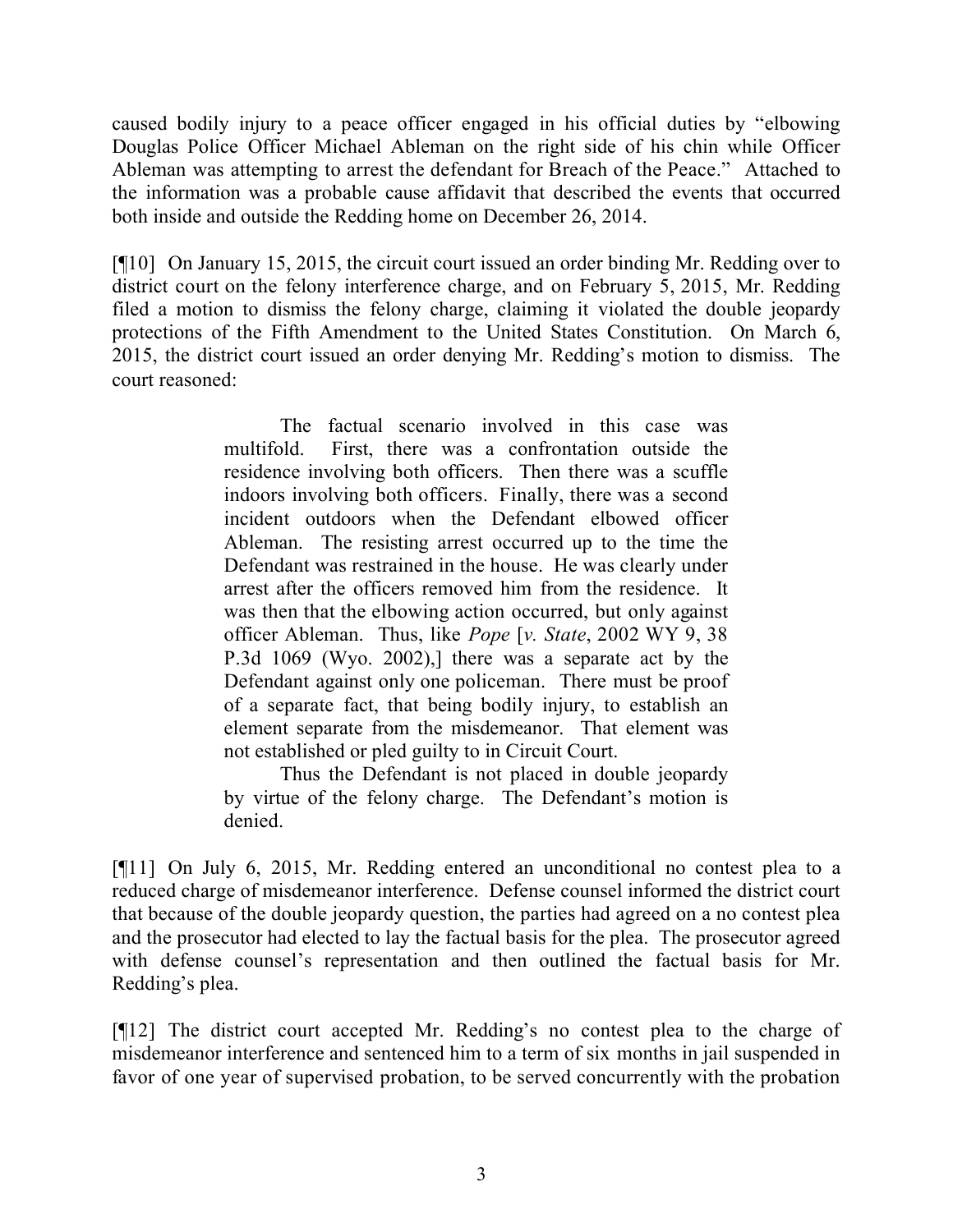Mr. Redding was already serving. On July 10, 2015, the court issued its Judgment, Sentence and Order, and Mr. Redding thereafter timely filed his appeal to this Court.

# **STANDARD OF REVIEW**

[¶13] This Court "reviews *de novo* the question of whether a defendant's constitutional protection against double jeopardy has been violated." *Sweets v. State*, 2013 WY 98, ¶ 19, 307 P.3d 860, 867 (Wyo. 2013) (quoting *James v. State*, 2012 WY 35, ¶ 9, 271 P.3d 1016, 1018 (Wyo. 2012)). The State's assertion that Mr. Redding's entry of an unconditional no contest plea waived his double jeopardy defense also presents a question of law that we review *de novo*. *See Henry v. State*, 2015 WY 156, ¶ 13, 362 P.3d 785, 789 (Wyo. 2015) (reviewing *de novo* the question of whether defendant waived appeal of firearms advisement by entering into plea agreement).

# **DISCUSSION**

## **I. Waiver of Double Jeopardy Defense**

[¶14] "A guilty plea waives all non-jurisdictional defenses." *Bowlsby v. State*, 2013 WY 72, ¶ 5, 302 P.3d 913 at 915 (Wyo. 2013). The effect of a no contest plea is the same. *Hagen v. State*, 2014 WY 141, ¶ 9, 336 P.3d 1219, 1222 (Wyo. 2014) ("A *nolo contendere* plea waives all issues but those related to jurisdiction and voluntariness of the plea."). We have held, however, that because a double jeopardy claim implicates the government's power to bring a defendant into court on a charge, the issue of double jeopardy is jurisdictional and may be raised at any time. *Snow v. State*, 2009 WY 117, ¶ 13, 216 P.3d 505, 509 (Wyo. 2009) (citing *Taylor v. State*, 2003 WY 97, ¶ 11, 74 P.3d 1236, 1239 (Wyo. 2003)).

[¶15] The State acknowledges our holdings concerning the jurisdictional nature of a double jeopardy claim. It asserts, however, that in *United States v. Broce*, 488 U.S. 563, 109 S.Ct. 757, 102 L.Ed.2d 927 (1989), the Supreme Court clarified that not all double jeopardy claims are jurisdictional and in certain circumstances a guilty plea will waive a double jeopardy claim. It contends those circumstances exist in this case and that under the *Broce* analysis, Mr. Redding's double jeopardy claim is non-jurisdictional and was waived when he entered his no contest plea.

[¶16] We have recognized that a distinction exists between jurisdictional and nonjurisdictional double jeopardy claims, but we have not previously addressed the distinction. *See Bowlsby*, ¶ 5, 302 P.3d at 915 n.1 (noting possible jurisdictional distinction but not addressing it because State did not raise waiver question); *Snow*, ¶ 13, 216 P.3d at 509 n.6 (same); *Longstreth v. State*, 890 P.2d 551, 552-53 (Wyo. 1995) (*Broce* ruling raised by defendant but not addressed). Because the State has raised the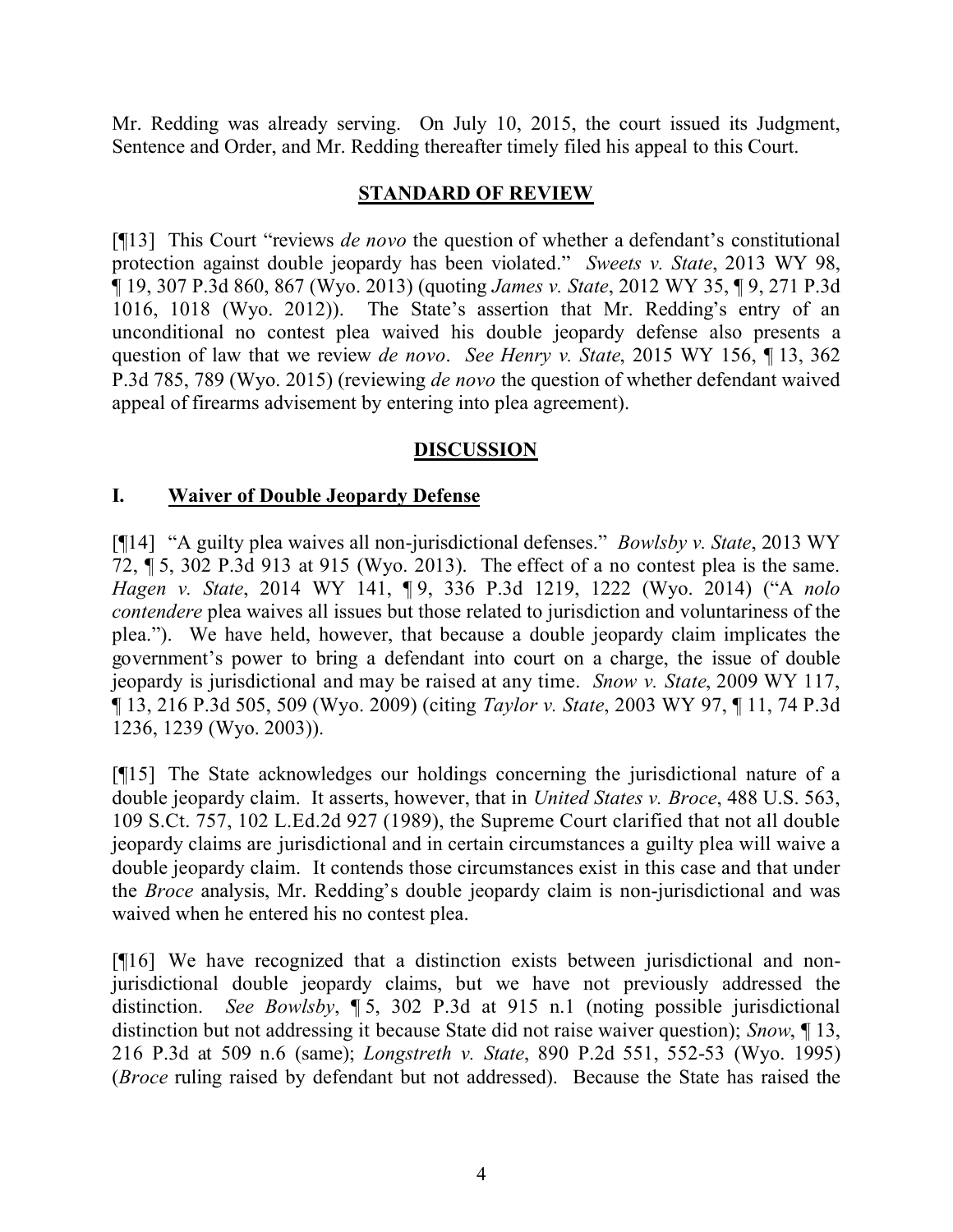waiver question in response to Mr. Redding's appeal, we take this opportunity to address the distinction.

# **A.** *United States v. Broce*

[¶17] Our first task in considering the waiver question is to determine the rule that emerged from the Supreme Court's holding in *Broce*. This requires a close examination of the facts and the Court's reasoning in that decision.

[¶18] *Broce* arose out of indictments relating to numerous allegations of bid rigging on highway projects in Kansas. *Broce*, 488 U.S. at 565-67, 109 S.Ct. at 760-61. The first defendants indicted in the bid rigging schemes were Ray Broce and his incorporated construction company. *Id*. The Supreme Court described the indictments and ensuing guilty pleas:

> Respondents, Ray C. Broce and Broce Construction Co., Inc., bid for work on highway projects in Kansas. Two of the contracts awarded to them became the subject of separate indictments charging concerted acts to rig bids and suppress competition in violation of the Sherman Act, 26 Stat. 209, as amended, 15 U.S.C. § 1. \* \* \* The first indictment charged respondents with entering into an agreement, sometime in or about April 1978, to rig bids on a particular highway project. The second charged respondents with entering into a similar agreement, sometime in or about July 1979, to rig bids on a different project. Both indictments were discussed during plea negotiations, and respondents acknowledged in plea agreements that they were subject to separate sentences on each conspiracy charged.

> Respondents pleaded guilty to the two indictments in a single proceeding. The District Court conducted a hearing fully in accord with Rule 11 of the Federal Rules of Criminal Procedure and found that the pleas were free and voluntary, made with an understanding of their consequences and of the nature of the charges. Respondents had counsel at all stages and there are no allegations that counsel was ineffective. Convictions were entered on the pleas. The District Court then sentenced Broce to two years' imprisonment on each count, the terms to run concurrently, and to a fine of \$50,000 on each count. Broce was also sentenced for mail fraud under 18 U.S.C. § 1341, a conviction which is not relevant here. The corporation was fined \$750,000 on each count, for a total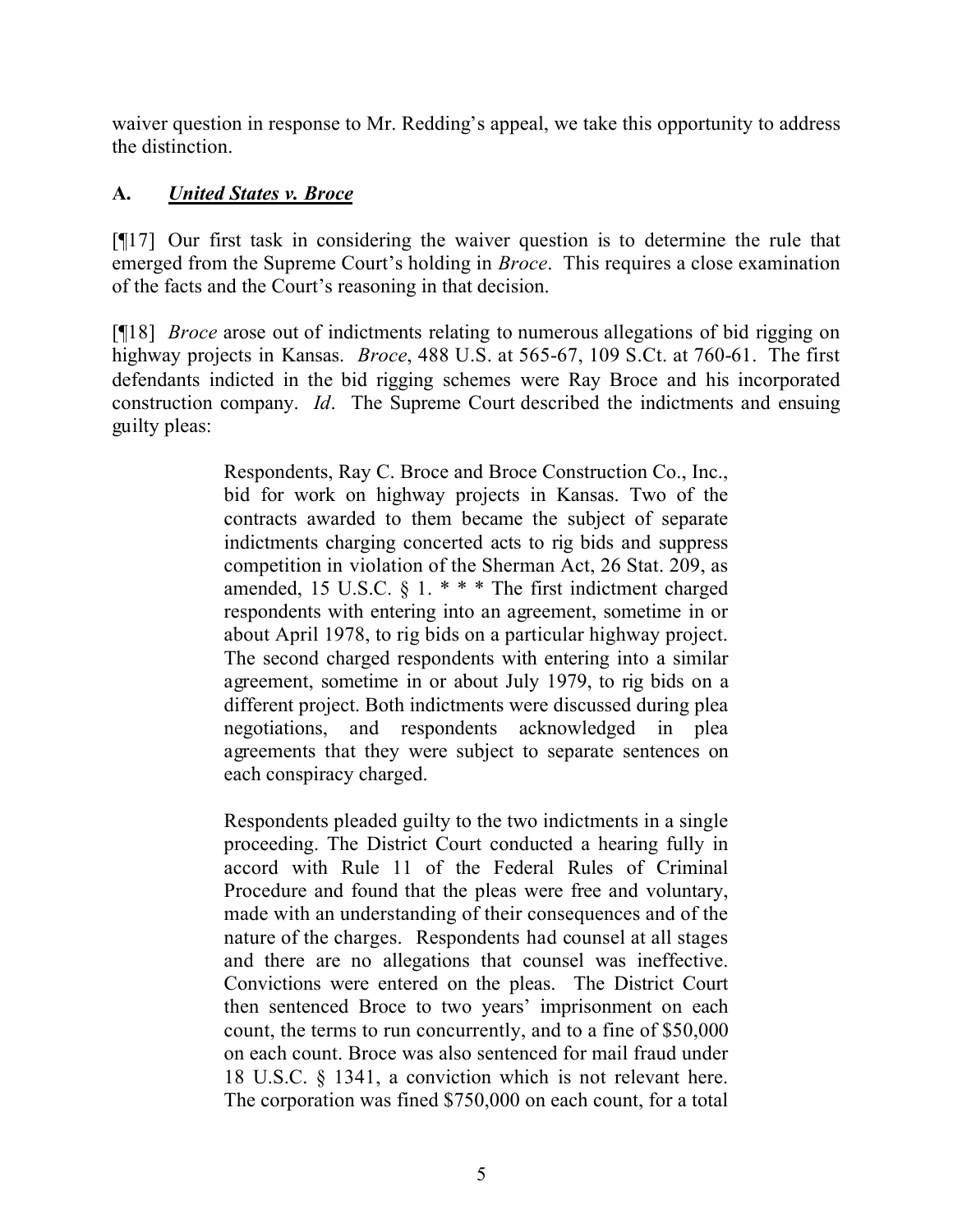of \$1,500,000. Neither respondent having appealed, the judgments became final.

*Broce*, 488 U.S. at 565-66, 109 S.Ct. at 760 (citations to record omitted).

[¶19] On the same day the *Broce* defendants entered their guilty pleas, an indictment was issued against Robert Beachner and his construction company, alleging the same type of bid-rigging conspiracy on a single Kansas highway project. *Broce*, 488 U.S. at 566, 109 S.Ct. at 760-61. The Beachner defendants did not plead guilty and instead went to trial and were acquitted. *Id.*, 488 U.S. at 566, 109 S.Ct. at 761. Following the Beachner aquittal, a second indictment was returned against the Beachner defendants charging them with bid-rigging conspiracies on three Kansas highway projects not covered in the first indictment. *Id*. The Beachner defendants moved to dismiss the indictment on double jeopardy grounds, arguing that the bid-rigging arrangements were merely smaller parts of one overarching conspiracy existing among Kansas highway contractors and its acquittal on the first charge precluded the subsequent charges. *Id.*, 488 U.S. at 566-67, 109 S.Ct. at 761. The district court agreed and dismissed the indictment, and that dismissal was upheld on appeal. *Id*.

[¶20] The Supreme Court described the response of the *Broce* defendants to the dismissal of the second Beachner indictment:

> One might surmise that the *Broce* defendants watched the *Beachner* proceedings with awe, if not envy. What is certain is that the *Broce* defendants sought to profit from Beachner's success. After the District Court issued its decision to dismiss in *Beachner II,* the *Broce* respondents filed a motion pursuant to Federal Rule of Criminal Procedure 35(a) to vacate their own sentences on the Sherman Act charge contained in the second indictment. Relying on *Beachner II,* they argued that the bid-rigging schemes alleged in their indictments were but a single conspiracy.

*Broce*, 488 U.S. at 567, 109 S.Ct. at 761.

[¶21] The district court initially denied the *Broce* defendants' motion to vacate their sentences on the second indictment, but on remand from the Tenth Circuit Court of Appeals, it granted the motion. *Broce*, 488 U.S. at 567-69, 109 S.Ct. at 761-62. The Supreme Court reversed. *Id.*, 488 U.S. at 576, 109 S.Ct. at 766. In so ruling, the Supreme Court began its analysis with the following statement of the general rule concerning the effect of a guilty plea: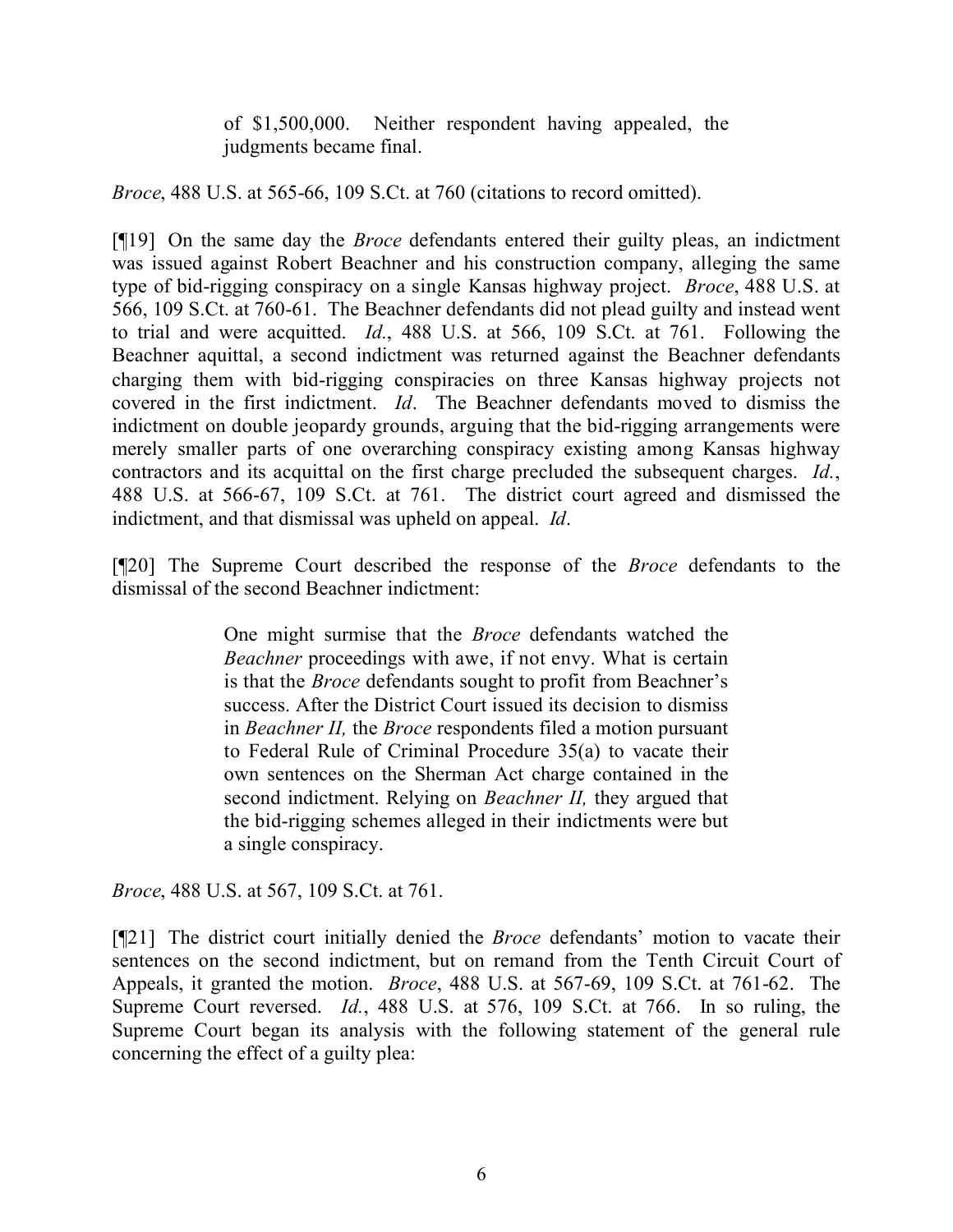A plea of guilty and the ensuing conviction comprehend all of the factual and legal elements necessary to sustain a binding, final judgment of guilt and a lawful sentence. Accordingly, when the judgment of conviction upon a guilty plea has become final and the offender seeks to reopen the proceeding, the inquiry is ordinarily confined to whether the underlying plea was both counseled and voluntary. If the answer is in the affirmative then the conviction and the plea, as a general rule, foreclose the collateral attack. *There are exceptions where on the face of the record the court had no power to enter the conviction or impose the sentence.*

*Broce*, 488 U.S. at 569, 109 S.Ct. at 762 (emphasis added).

[¶22] The exceptions to which the Court referred were drawn from the Court's prior decisions, and the Court explained those exceptions and their application as follows:

> An exception to the rule barring collateral attack on a guilty plea was established by our decisions in *Blackledge v. Perry*, 417 U.S. 21, 94 S.Ct. 2098, 40 L.Ed.2d 628 (1974), and *Menna v. New York, supra,* but it has no application to the case at bar.

> The respondent in *Blackledge* had been charged in North Carolina with the state-law misdemeanor of assault with a deadly weapon. Pursuant to state procedures, he was tried in the county District Court without a jury, but was permitted, once he was convicted, to appeal to the county Superior Court and obtain a trial *de novo.* After the defendant filed an appeal, the prosecutor obtained an indictment charging felony assault with a deadly weapon with intent to kill and inflict serious bodily injury. The defendant pleaded guilty. We held that the potential for prosecutorial vindictiveness against those who seek to exercise their right to appeal raised sufficiently serious due process concerns to require a rule forbidding the State to bring more serious charges against defendants in that position. The plea of guilty did not foreclose a subsequent challenge because in *Blackledge,* unlike in *Brady* and *Tollett,* the defendant's right was "the right not to be haled into court at all upon the felony charge. The very initiation of proceedings against him ... thus operated to deny him due process of law." 417 U.S., at 30-31, 94 S.Ct., at 2104.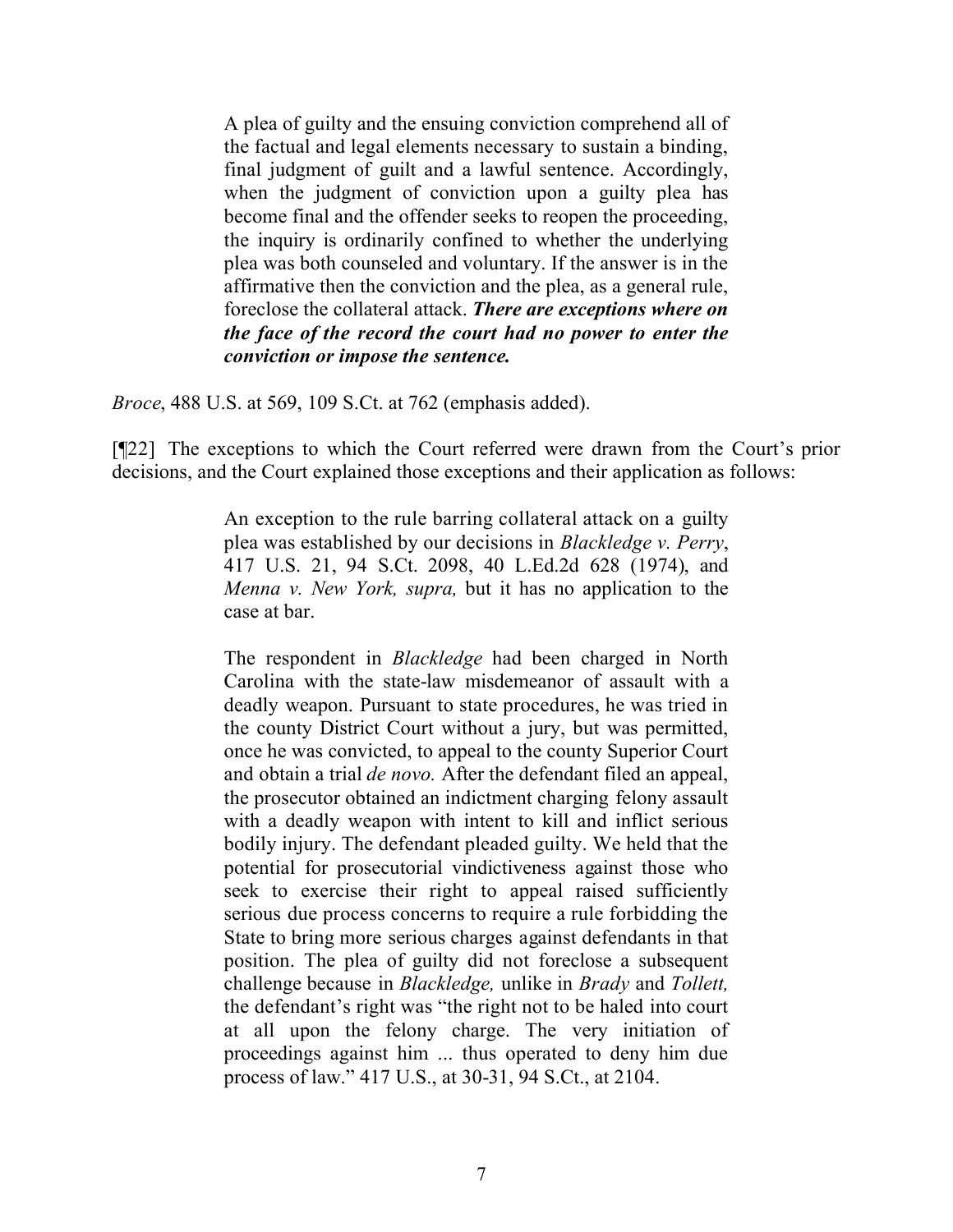The petitioner in *Menna* had refused, after a grant of immunity, to obey a court order to testify before a grand jury. He was adjudicated in contempt of court and sentenced to a term in civil jail. After he was released, he was indicted for the same refusal to answer the questions. He pleaded guilty and was sentenced, but then appealed on double jeopardy grounds. The New York Court of Appeals concluded that Menna had waived his double jeopardy claim by pleading guilty. We reversed, citing *Blackledge* for the proposition that "[w]here the State is precluded by the United States Constitution from haling a defendant into court on a charge, federal law requires that a conviction on that charge be set aside even if the conviction was entered pursuant to a counseled plea of guilty." 423 U.S., at 62, 96 S.Ct., at 242. We added, however, an important qualification:

> "We do not hold that a double jeopardy claim may never be waived. We simply hold that a plea of guilty to a charge does not waive a claim that-*judged on its face*-the charge is one which the State may not constitutionally prosecute." *Id.*, at 63, n.2, 96 S.Ct., at 242, n. 2 (emphasis added).

In neither *Blackledge* nor *Menna* did the defendants seek further proceedings at which to expand the record with new evidence. *In those cases, the determination that the second indictment could not go forward should have been made by the presiding judge at the time the plea was entered on the basis of the existing record.* Both *Blackledge* and *Menna* could be (and ultimately were) resolved without any need to venture beyond that record. In *Blackledge,* the concessions implicit in the defendant's guilty plea were simply irrelevant, because the constitutional infirmity in the proceedings lay in the State's power to bring any indictment at all. In *Menna,* the indictment was facially duplicative of the earlier offense of which the defendant had been convicted and sentenced so that the admissions made by Menna's guilty plea could not conceivably be construed to extend beyond a redundant confession to the earlier offense.

*Broce*, 488 U.S. at 574-76, 109 S.Ct. at 765-66 (emphasis added).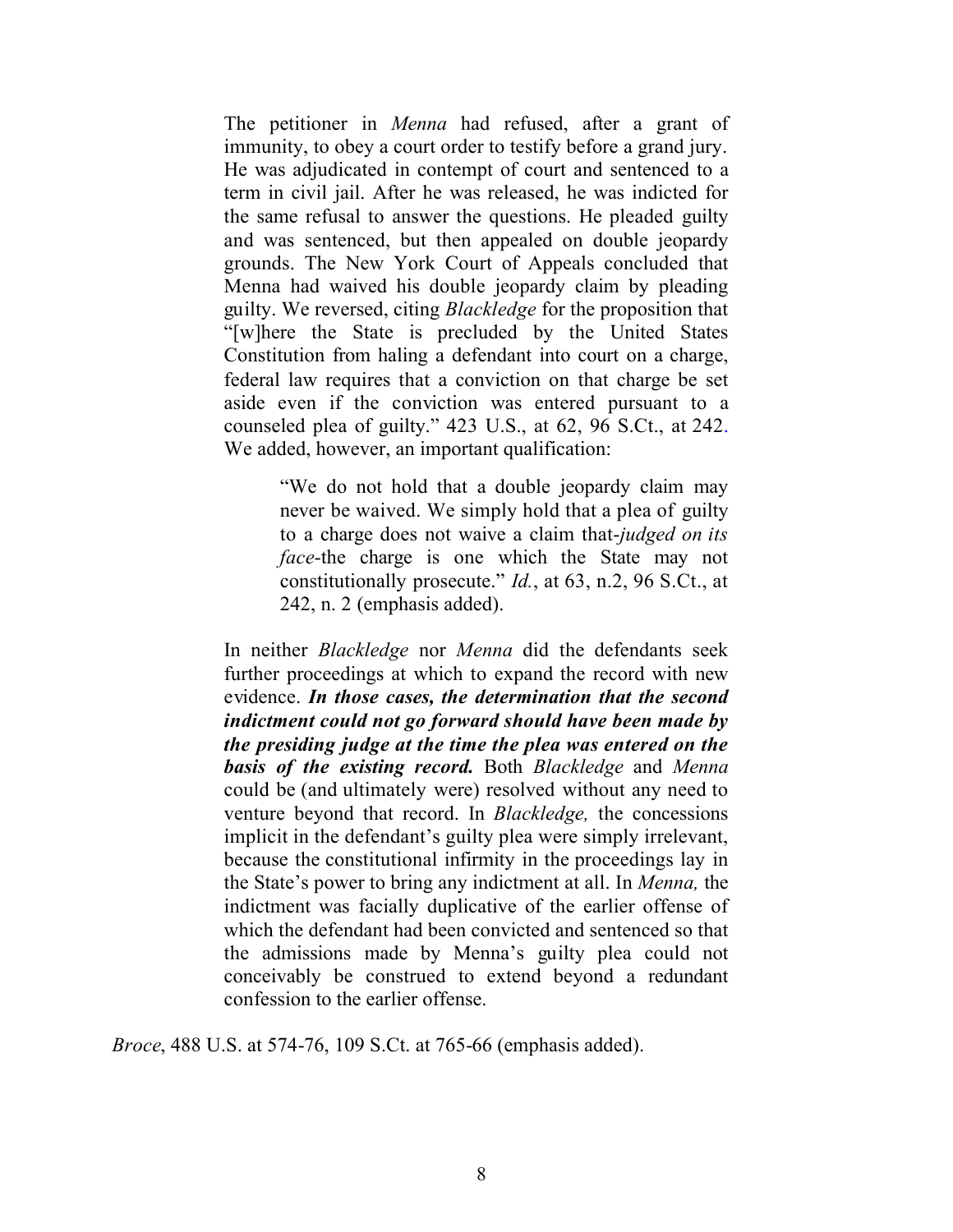[¶23] Applying this analysis to the case before it, the Supreme Court found that the *Broce* indictments facially described separate conspiracies and that the record as it existed when the defendants entered their guilty pleas contained no evidence or information to contradict those indictments. *Broce*, 488 U.S. at 576, 109 S.Ct. at 766. This meant the double jeopardy violation was not apparent on the face of the indictments or in the existing record, and there was, in contrast to the *Menna* claim, no facial basis on which the court that accepted the guilty pleas should have made a determination that the second indictment could not go forward. *Id.*, 488 U.S. at 575-76, 109 S.Ct. at 765-66. For this reason, the Court concluded the defendants had waived their double jeopardy claim with the entry of their guilty pleas. *Id.*, 488 U.S. at 576, 109 S.Ct. at 766.

[¶24] We interpret *Broce* as essentially holding that a double jeopardy claim is jurisdictional and will not be deemed waived if the court accepting the defendant's guilty plea had before it a record sufficient to demonstrate that the guilty plea would result in a double jeopardy violation. What this means for our review on appeal was put into practical terms by the Wisconsin Supreme Court, and we agree with that Court's approach:

> The Supreme Court in *Broce* did not conclude that a guilty plea waives the right to raise a double jeopardy challenge. Rather, the Court held that a guilty plea *waives the right to a fact-finding hearing* on a double jeopardy challenge. *Broce*, 488 U.S. at 573, 109 S.Ct. 757. Thus, "a plea of guilty to a charge does not waive a claim that-*judged on its face*-the charge is one which the State may not constitutionally prosecute." *Id*. at 575, 109 S.Ct. 757 (quoting *Menna*, 423 U.S. at 63 n. 2, 96 S.Ct. 241). *What this means is that a court will consider the merits of a defendant's double jeopardy challenge if it can be resolved on the record as it existed at the time the defendant pled*.

*State v. Kelty*, 2006 WI 101, ¶ 38, 716 N.W.2d 886, 897 (Wis. 2006) (footnote omitted) (emphasis added).

[¶25] Our reading of *Broce* is not the interpretation urged by the State. The State contends that per *Broce*, an unconditional guilty plea waives a defendant's double jeopardy claim unless the double jeopardy violation is apparent on the face of the charging documents. In the State's view, a defendant must prove a double jeopardy violation based solely on the charging documents and if that cannot be done, the double jeopardy claim is waived by the defendant's guilty plea. Emphasizing this view, the State argued in its briefing (citation omitted):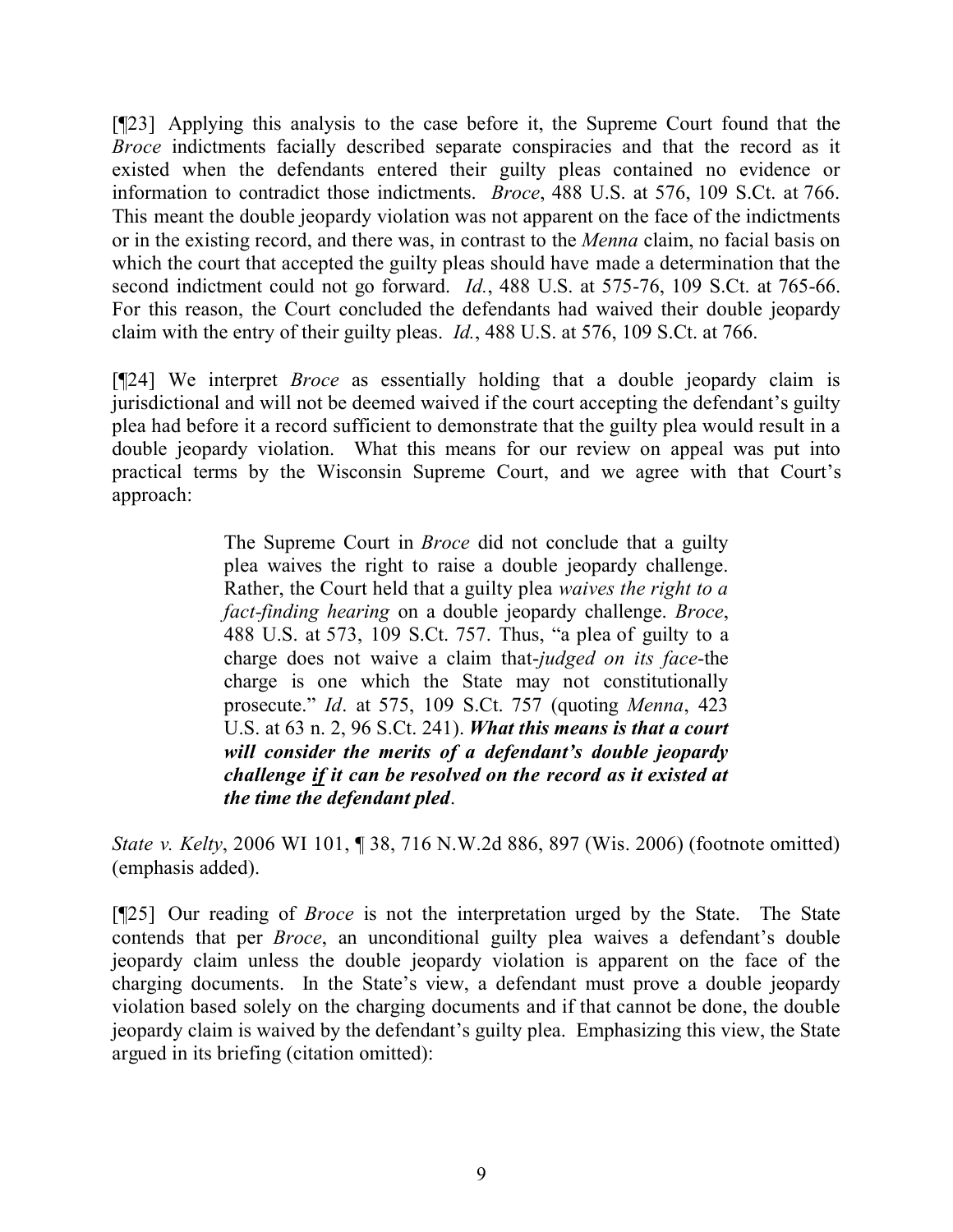The United States Supreme Court does not require the State to present detailed charges in its indictments. Redding could have demanded more detail from the State and preserved his right to assert double jeopardy as a defense by pleading conditionally or by declining to plead and proceeding to trial.

[¶26] We reject the State's view that a defendant is confined to the charging documents in proving that a double jeopardy violation was apparent when he entered his guilty plea. The Supreme Court itself in *Broce* announced no such rule and in barring the defendants' double jeopardy claim observed that the defendants' claim failed because they could not "prove their claim by relying on [the] indictments *and the existing record*." *Broce*, 488 U.S. at 576, 109 S.Ct. at 766 (emphasis added). Under the *Broce* analysis it was not the existing record that was off limits in determining the double jeopardy claim. Rather, it was the notion of venturing beyond that record and allowing an evidentiary hearing to prove the claim that troubled the Court:

> Respondents had the opportunity, instead of entering their guilty pleas, to challenge the theory of the indictments and to attempt to show the existence of only one conspiracy in a trial-type proceeding. They chose not to, and hence relinquished that entitlement.

*Broce*, 488 U.S. at 571, 109 S.Ct. at 763.

[¶27] We are satisfied that the rule that emerged from *Broce* was much as the Wisconsin Supreme Court summarized it: A reviewing court may consider the merits of a defendant's double jeopardy challenge following entry of an unconditional guilty or no contest plea if the claim can be resolved on the basis of the charging documents and/or the record as it existed at the time the defendant pled.<sup>2</sup> If resolution of the claim requires evidence outside the existing record, the claim shall be deemed waived by the guilty or no contest plea.<sup>3</sup>

 $\overline{a}$ <sup>2</sup> We also agree with the Wisconsin court's observation that "[b]ecause pleas may be entered at different stages of a criminal proceeding, 'the record' as it existed at the time of the plea will vary from case to case." *Kelty*, ¶ 38, 716 N.W.2d at 897 n.15.

<sup>&</sup>lt;sup>3</sup> This approach finds support in the federal courts of appeal. The circuit courts applying *Broce* to determine whether a defendant's double jeopardy claim survived his guilty plea have unanimously approached the question as one requiring review of both the indictments and the record that existed at the time of a defendant's guilty plea, and they have excluded from consideration only the evidence outside that record. *See United States v. Adame-Hernandez*, 763 F.3d 818, 829 (7th Cir. 2014) (defendant may not seek further proceedings to expand record and double jeopardy violation must be apparent on the basis of existing record when second plea was entered); *Lemke v. Ryan*, 719 F.3d 1093, 1097 (9th Cir. 2013) (double jeopardy claim reviewable where claim can be resolved without venturing beyond existing record); *United States v. Stefanidakis*, 678 F.3d 96, 99-100 (1st Cir. 2012) (defendant may not in pursuing double jeopardy claim revisit factual predicate of conviction or venture outside record); *United States v.*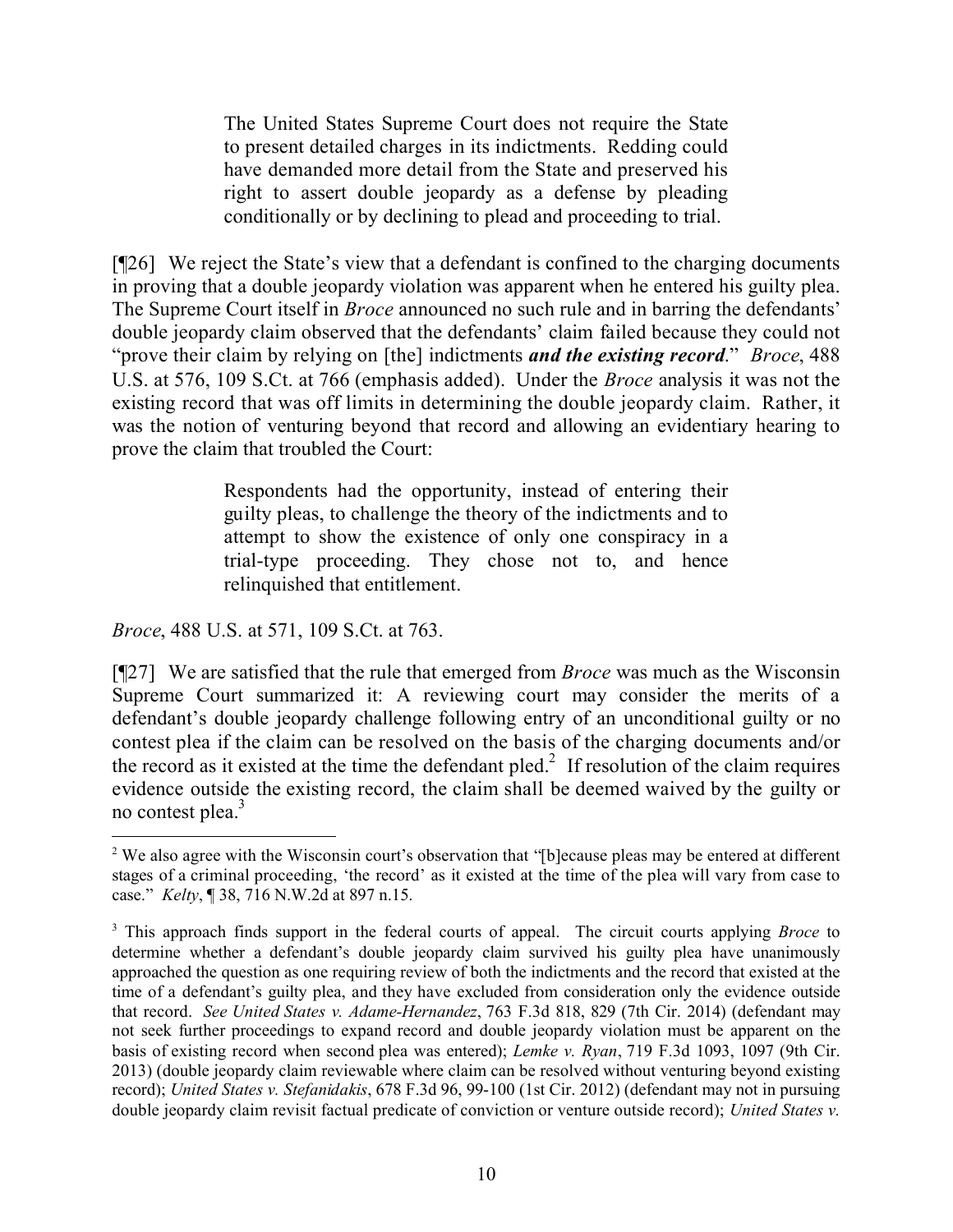## **B. Adoption of the** *Broce* **Rule**

[¶28] Our next task is to determine whether the *Broce* rule is the analysis we wish to adopt in our jurisdiction for review of double jeopardy claims following entry of an unconditional guilty or no contest plea. We take this step because, although Mr. Redding's double jeopardy claim is essentially a federal claim, *Broce* speaks to the federal remedy available for a double jeopardy claim following a guilty plea, and we are not necessarily limited to that remedy. As one state court explained in rejecting the *Broce* analysis:

> The rule of relinquishment articulated in *Broce* is not constitutional in nature but is a procedural bar under Federal common law, which does not govern State procedural law. See *Commonwealth v. LePage*, 352 Mass. 403, 409, 226 N.E.2d 200 (1967) ("Federal rules and cases ... do not control Massachusetts procedures, so long as there is no violation of applicable Federal constitutional principles"). See also *Lefkowitz v. Newsome*, 420 U.S. 283, 288–292, 95 S.Ct. 886, 43 L.Ed.2d 196 (1975) (applying State law to determine whether guilty plea constituted waiver of constitutional claims). Where we have declared as a matter of State procedural common law that a guilty plea does not relinquish a defendant's entitlement to challenge a conviction on double jeopardy grounds, see *Commonwealth v. Clark*, *supra*, a Federal rule of relinquishment has no consequence to collateral review of a guilty plea in a Massachusetts court and

*Ehle*, 640 F.3d 689, 693 (6th Cir. 2011) (no waiver of double jeopardy claim where violation apparent from face of indictment and record existing when plea entered); *United States v. Calhoun*, 450 Fed. Appx. 74, 75-76 (2nd Cir. 2011) (defendant cannot complain of double jeopardy violation unless it is apparent from face of indictment or record existing at time of plea); *United States v. Bonilla*, 579 F.3d 1233, 1241 (11th Cir. 2009) (court will look to the record that existed at time of guilty plea to determine double jeopardy waiver); *United States v. Brown*, 155 F.3d 431, 434 (4th Cir. 1998) (court will look to indictments and record evidence at time of plea to determine double jeopardy waiver); *Walker v. United States*, 115 F.3d 603, 604 (8th Cir. 1997) (court will look to face of record to determine whether guilty plea forecloses attack on conviction); *United States v. Smith*, 81 F.3d 1147, \*1 (D.C. Cir. 1996) ("[Defendant's] double jeopardy claim fails because any such defense would require evidence outside the record and, thus, was waived by his guilty plea."); *Thomas v. Kerby*, 44 F.3d 884, 888 (10th Cir. 1995) (double jeopardy claim not waived if apparent on face of indictment and/or record existing at time of plea); *United States v. Pollen*, 978 F.2d 78, 84 (3rd Cir. 1992) (no double jeopardy waiver if violation apparent from face of indictment or record); *Taylor v. Whitley*, 933 F.2d 325, 328 (5th Cir. 1991) (Defendant "may succeed on his double jeopardy claim only if the violation is apparent on the face of the indictment or record.").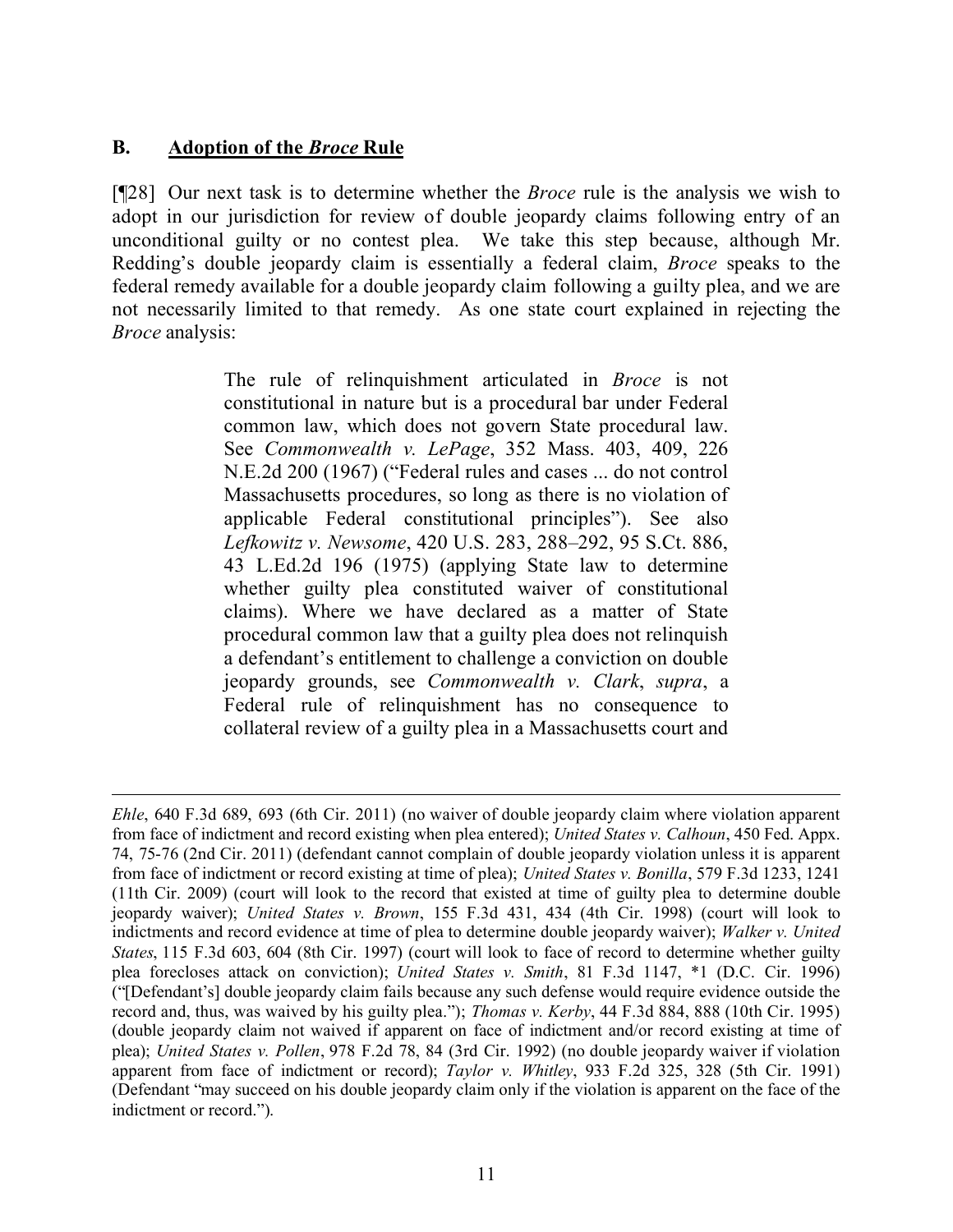may not override our declaration of a different procedural rule.

*Commonwealth v. Negron*, 967 N.E.2d 99, 102-03 (Mass. 2012); *see also Kelty*, ¶ 27, 716 N.W.2d at 894 (citing *Lefkowitz v. Newsome*, 420 U.S. 283, 288, 293, 95 S.Ct. 886, 43 L.Ed.2d 196 (1975)) (Because *Broce* explains the effect of guilty pleas in the federal criminal justice system, it is not binding precedent on this court)); *Danforth v. Minnesota*, 552 U.S. 264, 288, 128 S.Ct. 1029, 1045-46, 169 L.Ed.2d 859 (2008)) (quoting *American Trucking Assns., Inc. v. Smith*, 496 U.S. 167, 178-79, 110 S.Ct. 2323, 110 L.Ed.2d 148 (1990) ("[T]he remedy a state court chooses to provide its citizens for violations of the Federal Constitution is primarily a question of state law. Federal law simply 'sets certain minimum requirements that States must meet but may exceed in providing appropriate relief.'").

[¶29] Although we are not bound by the *Broce* waiver analysis, it has generally been this Court's approach to treat United States Supreme Court interpretations as dispositive of federal constitutional claims raised in our courts, unless we have an independent state ground for ruling otherwise. *Bear Cloud v. State*, 2014 WY 113, ¶ 38, 334 P.3d 132, 144 (Wyo. 2014) (citing *Nehring v. Russell*, 582 P.2d 67, 74 (Wyo. 1978)). In this case, we have no such basis to deviate from the federally prescribed remedy. *See Sweets*, ¶ 49, 307 P.3d at 875 (aligning our double jeopardy analysis with federal precedent); *Bowlsby*, ¶ 8, 302 P.3d at 916 ("We have held that the state and federal [double jeopardy] provisions are equivalent."). Additionally, we again agree with the Wisconsin Supreme Court that the *Broce* analysis "properly balances the public's interest in efficient judicial administration with a defendant's double jeopardy rights." *Kelty*, ¶ 27, 716 N.W.2d at 894. As that court observed:

> \* \* \* *Broce* ensures adequate protection for the double jeopardy rights of defendants. Defendants may present a double jeopardy challenge if the issue can be resolved on the record, as recognized in *Broce.* Only the class of double jeopardy defects that cannot be resolved on the record will escape substantive review. This result logically follows from the nature of a guilty plea. Where doubts about the presence of a double jeopardy violation exist, these doubts should be treated no differently than other factual and legal uncertainties, which are also resolved by a guilty plea. Just as a defendant does not know whether the state will be able to prove the factual predicates necessary to establish guilt beyond a reasonable doubt, a defendant does not know whether she will succeed on a double jeopardy claim that is heavily enmeshed with disputed and uncertain facts. In both situations, a plea should waive the defendant's right to make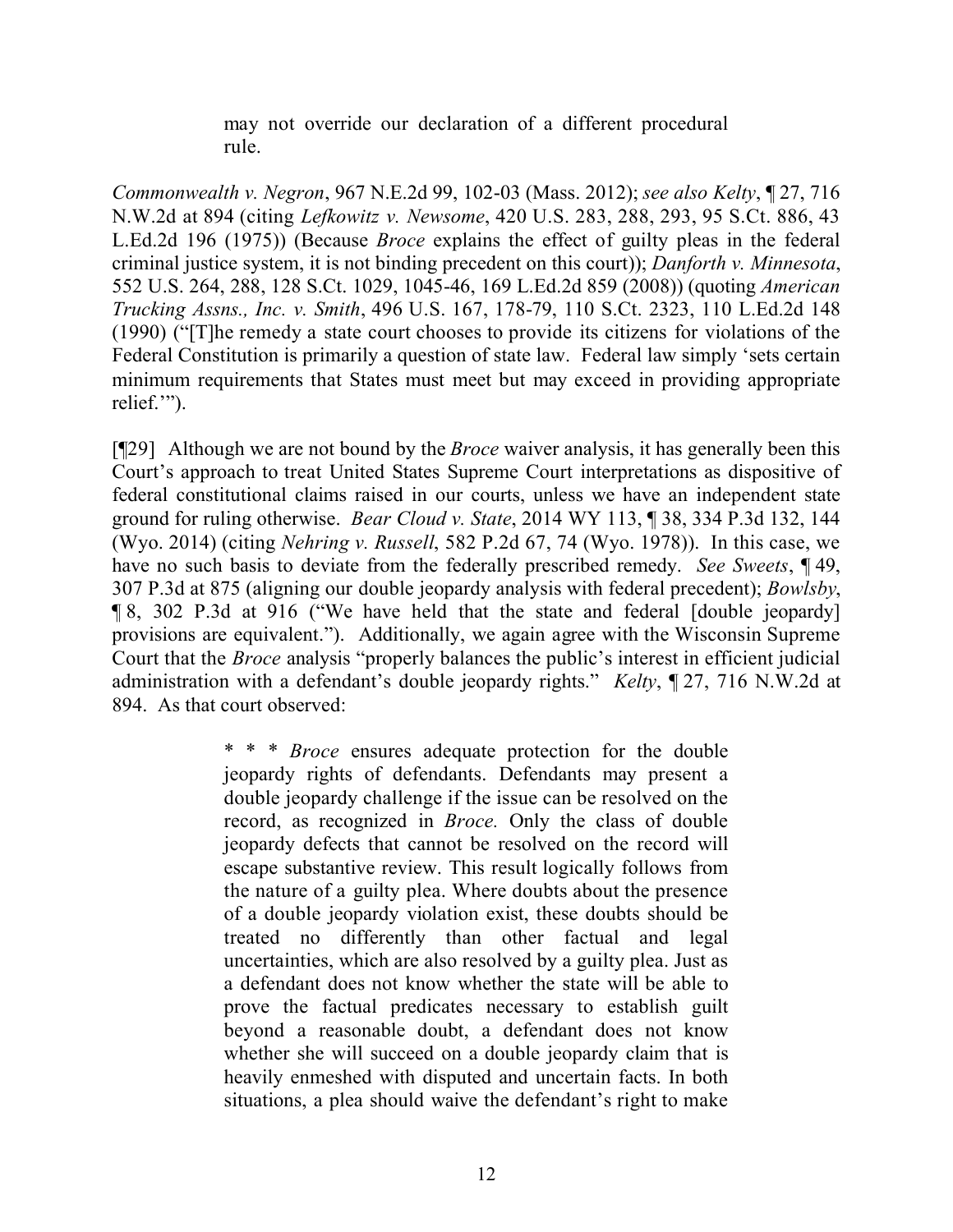the state prove beyond a reasonable doubt the facts necessary to support guilt.

*Kelty*, ¶ 42, 716 N.W.2d at 899.

[¶30] For these reasons, we adopt *Broce* as the analysis to govern our review of double jeopardy claims following a defendant's entry of an unconditional guilty or no contest plea.

# **C. Application of the** *Broce* **Rule**

[¶31] Having adopted the *Broce* rule, we turn to the State's argument that application of the rule requires a finding that Mr. Redding's no contest plea resulted in a waiver of his double jeopardy claim. We disagree.

[¶32] The State contends that Mr. Redding's double jeopardy claim was waived because his claim cannot be resolved without having an evidentiary hearing to resolve disputed issues of fact. In so arguing, the State does not specify the fact issues that would require an evidentiary hearing before reaching the merits of Mr. Redding's double jeopardy claim, and we are unable ourselves to identify any unresolved issues of fact. During the plea hearing, defense counsel informed the district court that while the prosecutor would be providing the factual basis for Mr. Redding's no contest plea, Mr. Redding did not deny the factual allegations against him. Defense counsel specifically agreed that when the two officers were escorting Mr. Redding from his property, Mr. Redding grabbed the gate and elbowed one of the officers. In asserting his double jeopardy claim on appeal, Mr. Redding has not deviated from his admissions.

[¶33] This distinguishes this case from one like *Kelty*, the Wisconsin decision discussed above. In that case, the defendant was charged with two counts of intentionally causing great bodily harm to a child. *Kelty*, ¶ 5, 716 N.W.2d at 889. The criminal complaint asserted the defendant struck a sixteen-month old baby in the head at least twice with two different objects, and at the preliminary hearing, the child's treating surgeon testified that in his opinion, the injuries were caused by two separate blows with two different types of weapons. *Id*. The defendant pled guilty to two counts of first degree reckless injury and then appealed her conviction on double jeopardy grounds. *Id*., ¶¶ 10-11, 716 N.W.2d at 890. She contended she only committed and could be convicted of one offense, reasoning:

> that she struck the baby in such rapid succession with different parts of the same instrument that the acts were identical in fact because she did not have "sufficient time for reflection between the acts to re-commit [herself] to the criminal conduct."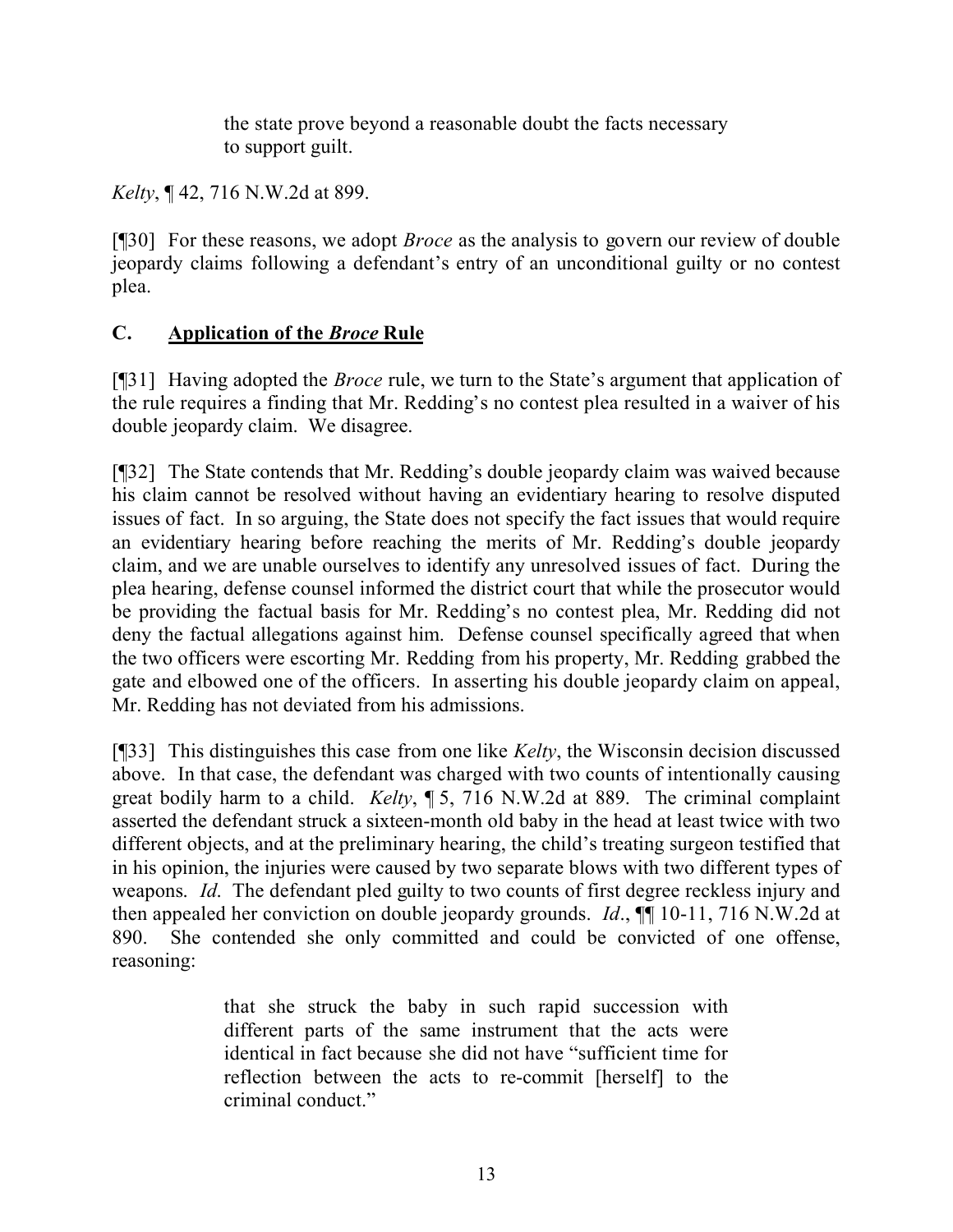*Kelty*, ¶ 49, 716 N.W.2d at 900.

[¶34] The Wisconsin court concluded that the defendant had waived her double jeopardy claim. *Kelty*, ¶ 51, 716 N.W.2d at 901. The court reasoned:

> The record contains evidence to support the charges, but we cannot determine with certainty from the record exactly how Kelty inflicted the baby's injuries. In other words, we cannot determine with certainty whether Kelty's two convictions for first-degree reckless injury were multiplicitous. All we know is that the State had the power to prosecute both counts on the evidence available; the defendant pled guilty to both counts after hearing the charges and the evidence, and after conferring in detail with her attorney; and the court, after a very thorough plea colloquy, had the power to convict and sentence the defendant on both counts. Without additional fact-finding, we could not learn more than we know now. Accordingly, we conclude that Kelty's guilty plea relinquished her opportunity to have a court determine the merits of her multiplicity challenge. *See Broce*, 488 U.S. at 575-76, 109 S.Ct. 757.

*Kelty*, ¶ 51, 716 N.W.2d at 901.

[¶35] In contrast to *Kelty*, we know with certainty what Mr. Redding did on the evening in question, and in asserting his double jeopardy claim, Mr. Redding does not deny the conduct alleged. Under *Broce*, we look to the record as it existed when the defendant pled, and we will consider the merits of a double jeopardy claim if the claim can be resolved on the basis of that record. Based on the record as it existed when Mr. Redding pled, we know: the elements of the offenses with which Mr. Redding was charged; the conduct Mr. Redding admitted and the offenses to which he pled guilty; and the conduct on which the State based the charged offenses. This is everything we need to determine the merits of Mr. Redding's double jeopardy claim, and we therefore find no factual gaps in the record that would preclude our review.

[¶36] We also reject the State's argument that this case should be likened to *Broce*, where the record the Court had before it consisted solely of two charging documents setting forth two distinct charges and the plea by which the defendant acknowledged the separate charges and pled guilty to the separate charges. The State argues:

> When Redding unconditionally pleaded no contest, he surrendered his right to assert that the charges against him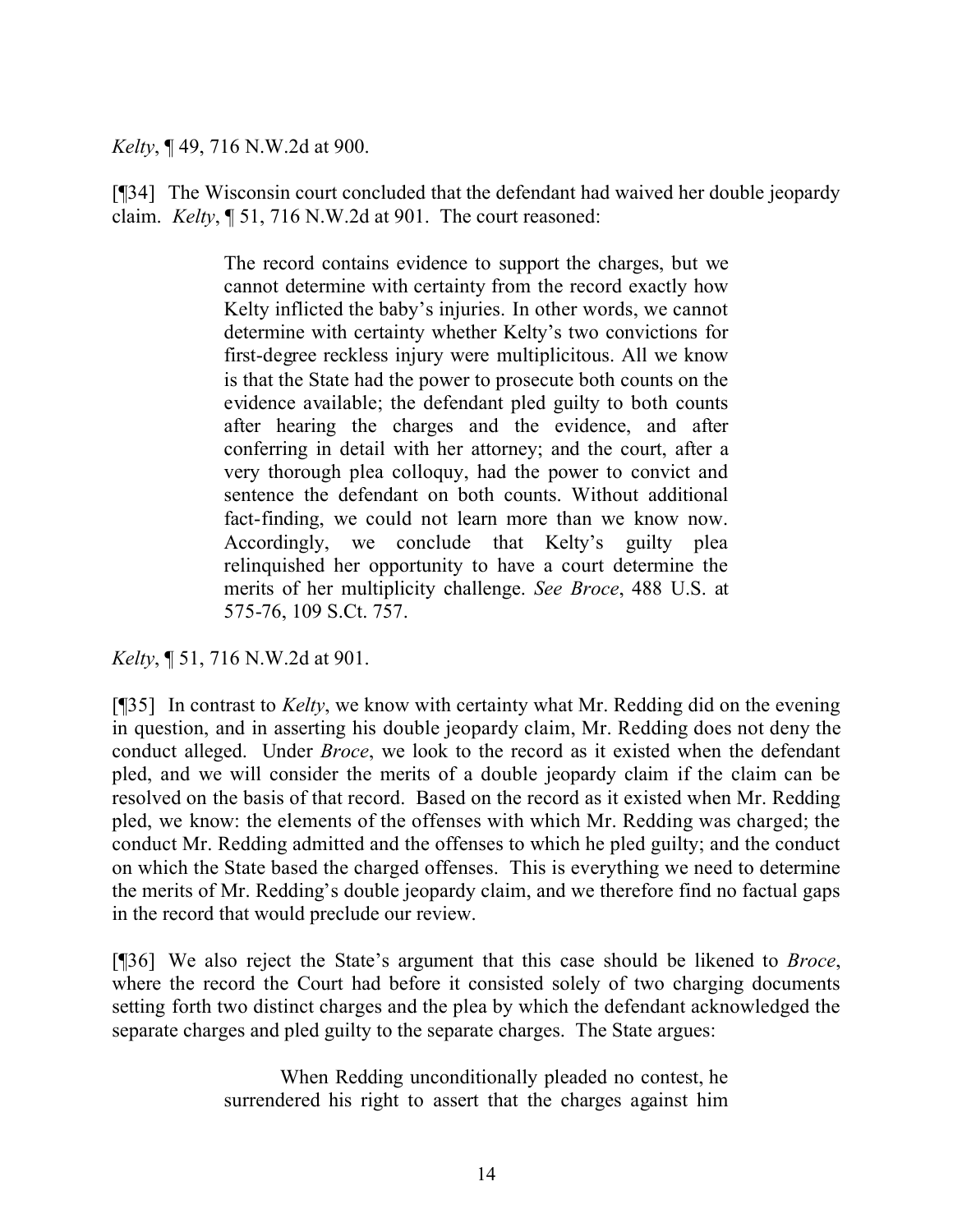violated the Double Jeopardy Clause. In exchange, the State surrendered its right to pursue the felony charge and agreed to reduce the felony to a misdemeanor. When he pleaded no contest, Redding did not dispute the State's theory that he committed two separate criminal acts—misdemeanor interference inside his house and felony interference outside his house. (Change of Plea and Sentencing Tr. At 80-81, July 6, 2015). Both Redding and the State made concessions to enter the plea agreement, and the Court should not permit Redding to raise the double jeopardy defense that he waived by pleading no contest.

[¶37] Essentially, the State contends that Mr. Redding acknowledged he committed two separate offenses when he entered his plea and his double jeopardy challenge impermissibly contradicts that concession. The record does not support this argument.

[¶38] First, the plea agreement in this case was not a bargained-for waiver of Mr. Redding's double jeopardy claim as suggested by the State. During the plea hearing, the prosecutor gave the State's reason for reducing the charge against Mr. Redding from felony interference to misdemeanor interference. The prosecutor explained the charge was reduced because, upon review of Mr. Redding's medical records, the State concluded that Mr. Redding swung his elbow in reaction to "tremendous" pain he was experiencing in his injured right hand, not in an attempt to resist arrest or interfere with the officer. The prosecutor elaborated:

> I've discussed this with the police officer involved, Michael Ableman, and he – he agrees. He knew that the Defendant was in pain. He thought they had resolved that in the house before leading him out; but he has no problem with this reduction to a misdemeanor to give the Defendant the benefit of the doubt on that point.

> The State generally, on these types of cases, has a strong stance that in any – basically any case where somebody resists arrest and ends up causing the officer in question pain as a result of any kind of fight that occurs, basically he is going to get charged with a felony. It might get resolved down the line, but he is going to get charged and face that.

> This is the first case where we've done this where it's actually then come to light that maybe that was reaching too far. And everybody has had second thoughts about  $it - the$ police officer, myself, certainly the defense – so we've reached this conclusion that no, we're just going to admit it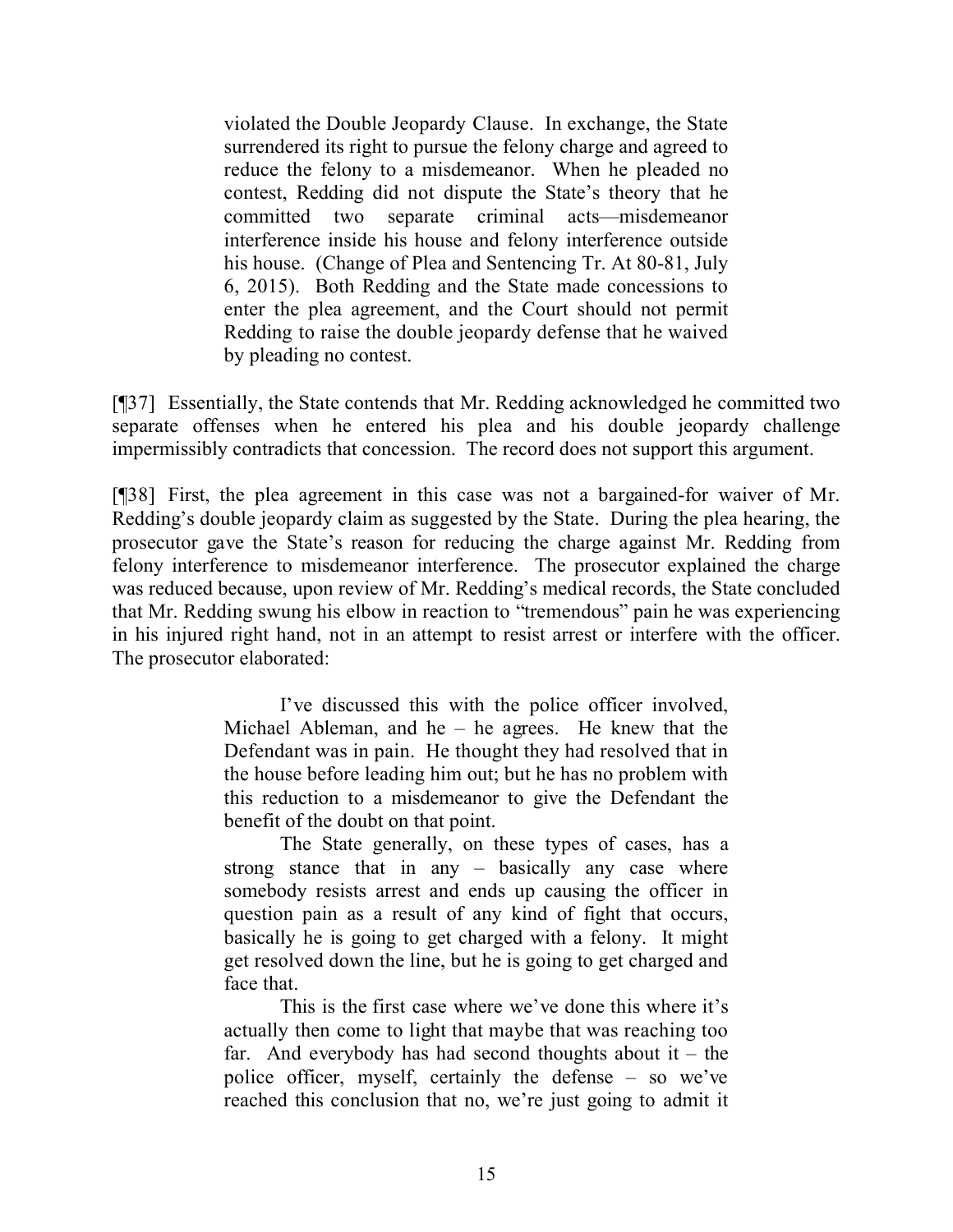straight up that we want to give the Defendant the benefit of the doubt in this instance.

[¶39] Contrary to the State's assertion, there was nothing in the parties' plea agreement to suggest that Mr. Redding acceded to the State's theory of two separate and distinct offenses. Indeed, during the plea hearing, the parties informed the district court that because of the double jeopardy question, they had decided to use a no contest plea and have the prosecutor provide the factual basis for the plea. Moreover, although the prosecutor in providing a factual basis for Mr. Redding's plea also expressly distinguished the factual basis for the second misdemeanor interference charge from the facts the State contended were the basis for the first misdemeanor charge, Mr. Redding did not respond with a wholesale agreement to the State's proffered distinction between the offenses. When the district court asked defense counsel if he disputed that the State would be able to put on such evidence, defense counsel limited his response, stating, "I don't dispute that the State would be able to have the officer testify that my guy grabbed the gate and then elbowed the officer[.]"

[¶40] The present case is simply not a case like *Broce* where the record contains nothing more than a charging document alleging separate and discrete offenses and the defendant's unqualified plea acknowledging and pleading guilty to those separate offenses. Mr. Redding's plea was not an unqualified acknowledgement of separate offenses, and, as we noted above, the record as it existed when Mr. Redding entered his plea contains all the information we need to resolve his double jeopardy claim. We therefore find no waiver of that claim.<sup>4</sup>

[¶41] Having concluded that Mr. Redding's no contest plea did not waive his double jeopardy claim, we turn to the merits of that claim.

# **II. Merits of Mr. Redding's Double Jeopardy Claim**

[¶42] Mr. Redding contends his felony interference prosecution violated his double jeopardy protections because he had already pled guilty to misdemeanor interference, a lesser included offense, for elbowing Officer Ableman when the State filed its information charging felony interference for the same conduct. The State counters that because Mr. Redding committed two separate offenses in two different locations at two different times, with the misdemeanor interference occurring in his home when he resisted arrest, and the felony interference occurring outside the home when he elbowed Officer Ableman, his prosecution for two interference charges did not violate his double jeopardy protections. We agree with the State.

 <sup>4</sup>We do not mean with this holding to suggest that a no contest plea can never result in the waiver of a double jeopardy defense. If the double jeopardy claim requires evidence outside the record to resolve a disputed fact issue, the claim will be deemed waived by the plea.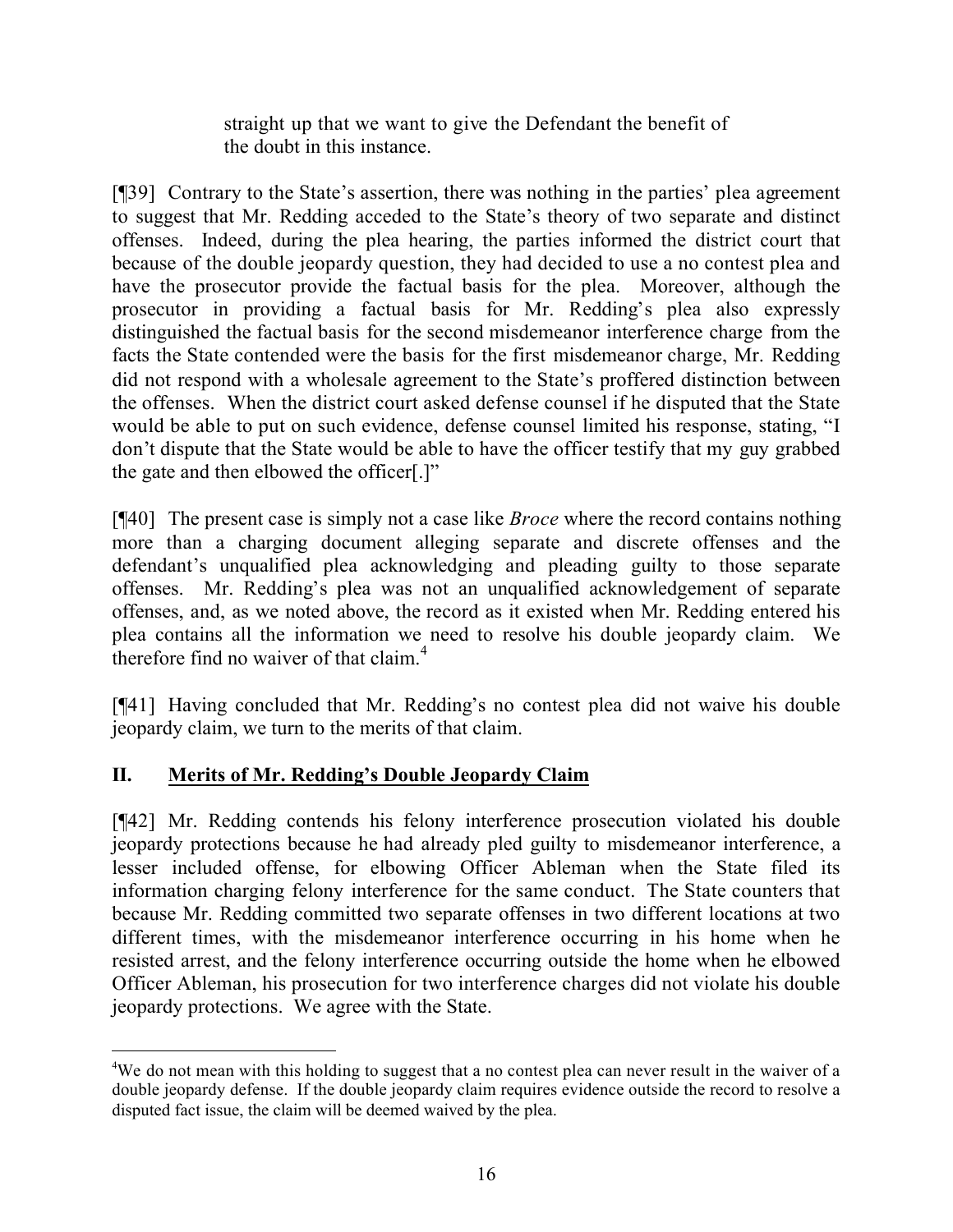[¶43] We have defined a defendant's federal and state constitutional double jeopardy protections as follows:

> The Fifth Amendment to the United States Constitution and article 1, section 11 of the Wyoming Constitution protect a person from twice being put in jeopardy of prosecution, conviction, or punishment for the same criminal offense. Though the two provisions differ in language, this Court has stated, "they have the same meaning and are co-extensive in application." *Landeroz v. State*, 2011 WY 168, ¶ 17, 267 P.3d 1075, 1080 (Wyo.2011) (quoting *Tucker v. State*, 2010 WY 162, ¶ 41, 245 P.3d 301, 311 (Wyo.2010)). Furthermore, we have said that the double jeopardy provisions of both Constitutions provide an accused three protections: "1) protection against a second prosecution for the same offense following an acquittal; 2) protection against a second prosecution for the same offense after a conviction; and 3) protection against multiple punishments for the same offense." Id. (citing *Vigil v. State*, 563 P.2d 1344, 1350 (Wyo.1977)).

*Derrera v. State*, 2014 WY 77, ¶ 23, 327 P.3d 107, 113 (Wyo. 2014); *see also Bowlsby*, ¶ 8, 302 P.3d at 916.

[¶44] To determine whether a defendant has been placed twice in jeopardy for the same offense, we apply the statutory elements test set forth in *Blockburger v. United States*, 284 U.S. 299, 304, 52 S.Ct. 180, 182, 76 L.Ed. 306 (1932). *Sweets*, ¶ 23, 307 P.3d at 868; *Granzer v. State*, 2010 WY 130, ¶ 13, 239 P.3d 640, 645 (Wyo. 2010). The statutory elements test defines when one offense will be considered a lesser included offense of another and is stated as follows:

> The applicable rule is that where the same act or transaction constitutes a violation of two distinct statutory provisions, the test to be applied to determine whether there are two offenses or only one, is whether each provision requires proof of an additional fact which the other does not.

*Granzer*, ¶ 13, 239 P.3d at 645.

[¶45] We have recognized that "misdemeanor interference with a peace officer is a lesser-included offense of the greater charge of felony interference with a peace officer." *Pope v. State*, 2002 WY 9, ¶ 15, 38 P.3d 1069, 1072 (Wyo. 2002) (citing *Mueller v.*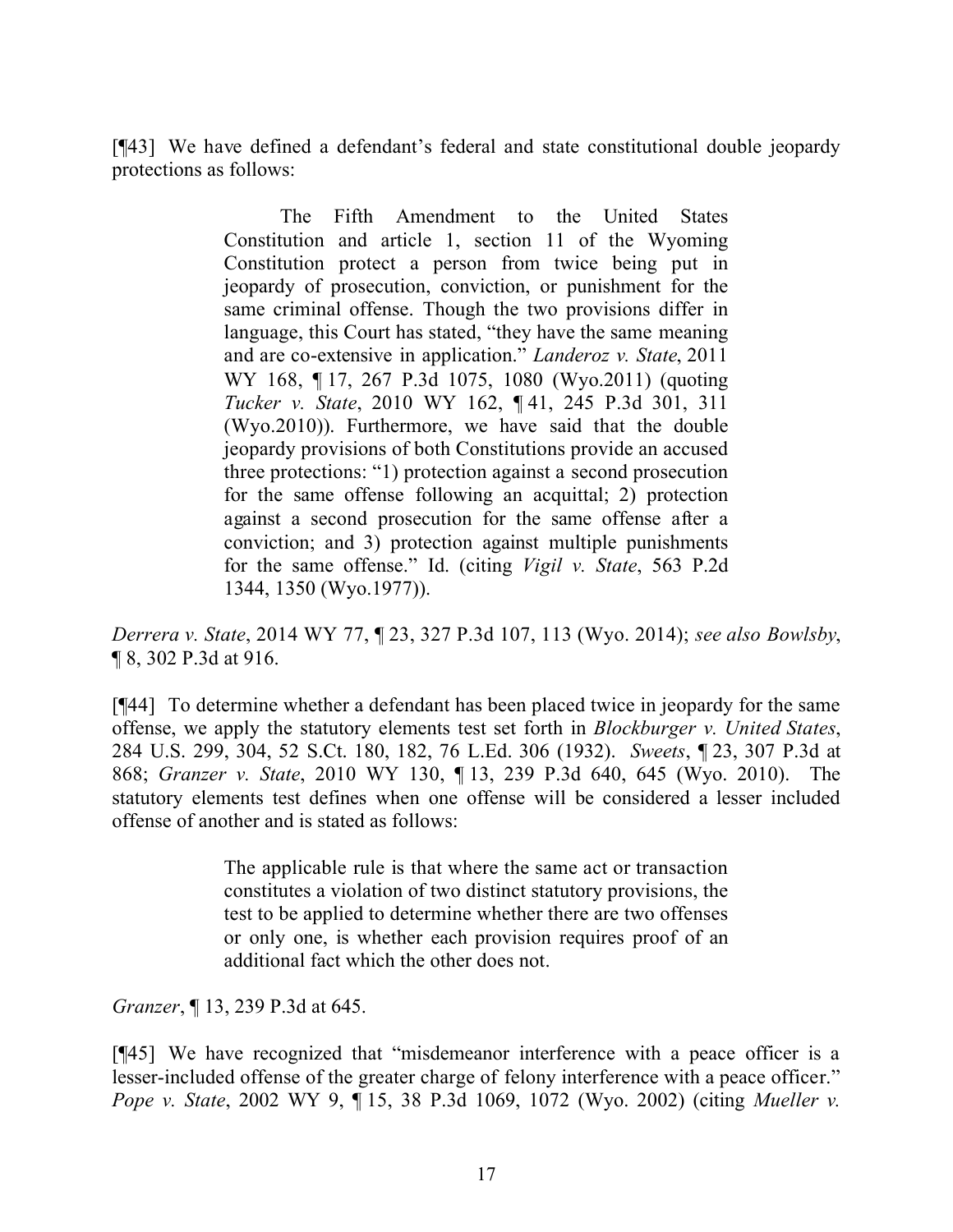*State*, 2001 WY 134, ¶ 14, 36 P.3d 1151, ¶ 14 (Wyo. 2001)). We have also observed, however, that:

> ""[w]here, \* \* \* different criminal acts are at issue, supported by different factual evidence even though separated in time only by a few seconds, one offense by definition cannot be 'included' in the other. The defendants can properly be punished for [all], under different, *or the same*, statutory provisions."'" *Baum*, 745 P.2d at 882, quoting *State v. Molitoni*, Hawaii App., 711 P.2d 1303, 1306 (1985), quoting *State v. Pia*, 55 Hawaii 14, 19, 514 P.2d 580, 584– 585 (1973) (emphasis in original).

*Duffy v. State*, 789 P.2d 821, 826-27 (Wyo. 1990); *see also Pope*, ¶ 16, 38 P.3d at 1072 ("[T]he *Blockburger* analysis does not apply when the two charges involve different victims and different actions.").

[¶46] It is this rule of law we find controlling here. The record shows that when Mr. Redding was informed that he was under arrest for breach of peace, he ran back into his home and the officers had to wrestle with him inside the home to restrain him. Once the officers had Mr. Redding restrained, they escorted him from the home. It was not until they reached the gate that Mr. Redding again resisted the officers' attempt to arrest him, and it was there that Mr. Redding grabbed the gate and elbowed Officer Ableman in the jaw. These events were removed by time and place from the altercation that took place in the home and supported two separate interference charges.

[¶47] Mr. Redding's two acts of interference were separate acts, and he therefore was not prosecuted with two offenses for the same conduct. This is similar to the situation we considered in *Pope*. In *Pope*, officers responded to a domestic disturbance at Pope's residence and encountered resistance when they attempted to arrest him. *Pope*, ¶¶ 4-6, 38 P.3d at 1070-71. Pope first struggled against two officers while in the upstairs portion of his residence and then kicked a third officer as the first two officers were taking him down a flight of stairs in his residence. *Id*., ¶¶ 6-7, 38 P.3d at 1070-71. Pope was then charged with misdemeanor interference for his conduct toward the first two officers, and felony interference for the injuries he inflicted on the third officer. *Id.*, ¶ 9, 38 P.3d at 1071.

[¶48] Pope pled guilty to the misdemeanor interference charge and then sought dismissal of the felony charge on double jeopardy grounds. *Pope*, ¶¶ 10-11, 38 P.3d at 1071. The district court denied the motion to dismiss, and Pope was convicted following a jury trial. *Id.*, **[10** 11-12, 38 P.3d at 1071-72. On appeal, we rejected his double jeopardy claim, reasoning: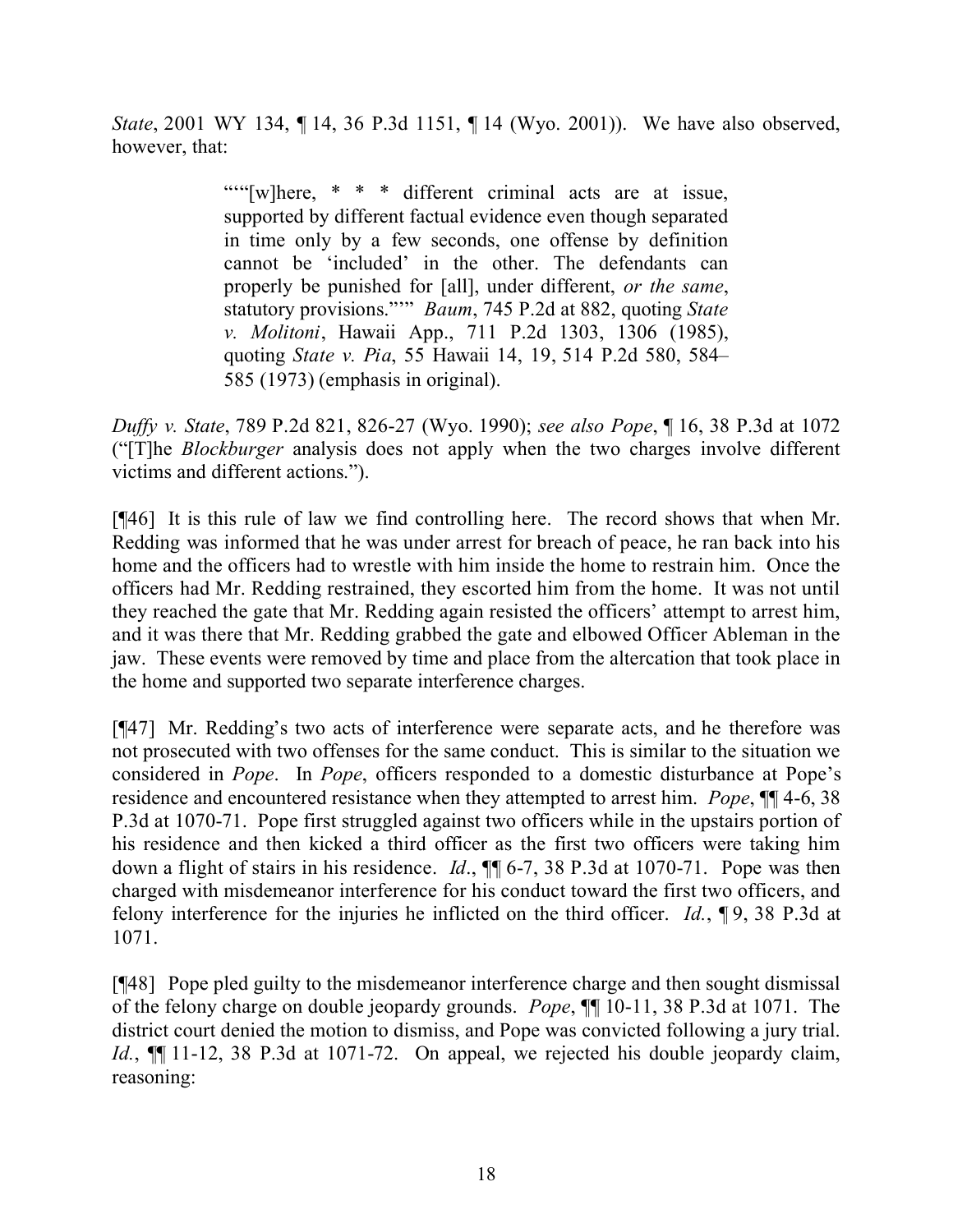Under the facts of this case, it is clear that the charges involved two distinct actions against two different victims. Pope could be prosecuted for each of these incidents without violating his constitutional right to be free from being placed twice in jeopardy.

*Pope*, ¶ 19, 38 P.3d at 1073.

[¶49] The same is true here. Mr. Redding committed two separate acts of interference, one inside his home and one outside his home, and double jeopardy does not preclude him from being charged separately for each offense.

[¶50] Mr. Redding contends that *Pope* is distinguishable because the defendant in that case knew of the felony charge when he pled guilty to the misdemeanor charge, whereas Mr. Redding had no notice that the State would be filing the felony information against him. Mr. Redding also points to the fact that in pleading guilty to the first misdemeanor interference charge, he admitted that his conduct included accidentally elbowing Officer Ableman in the jaw. Based on this admission, he contends that he was placed in jeopardy for that conduct and could not be prosecuted a second time for the same conduct.

[¶51] Mr. Redding directs us to no authority that either the lack of notice of the additional charge or his admission of conduct charged under the second offense is material to a double jeopardy analysis. We find the arguments in fact run contrary to our precedent.

[¶52] First, Mr. Redding's argument that his admission during the first plea hearing placed him in jeopardy for elbowing Officer Ableman is unpersuasive. We reject the notion that a defendant can expand the scope of the charges against him by including extraneous facts in his plea colloquy. The crime to which Mr. Redding pled guilty in Circuit Court was "Interference – to wit resisting arrest," in violation of Wyo. Stat. Ann. § 6-5-204(a). That crime is distinct from the felony with which Mr. Redding was later charged, which includes causing or attempting to cause "bodily injury to a peace officer." Wyo. Stat. Ann. § 6-5-204(b). Thus, jeopardy attached only to the misdemeanor interference offense relating to his altercation inside his home.<sup>5</sup>

<sup>&</sup>lt;sup>5</sup> That is not to say we accept the State's contention that it cleared up any confusion in the first charge during the second plea hearing. A charge must "be sufficiently definite so that the defendant can prepare his defense and be granted protection from further prosecution for the same offense (double jeopardy)." *Hulsy v. State*, 2009 WY 81, ¶ 9, 209 P.3d 901, 904 (Wyo. 2009), citing *Gonzales v. State*, 551 P.2d 929, 933 (Wyo.1976). If the first charge against Mr. Redding were not sufficiently definite, we find it difficult to see that a subsequent clarification during a plea hearing on a separate charge can cure that defect. The adequacy of the charging documents is not, however, the question before this Court, and we therefore do not consider it further.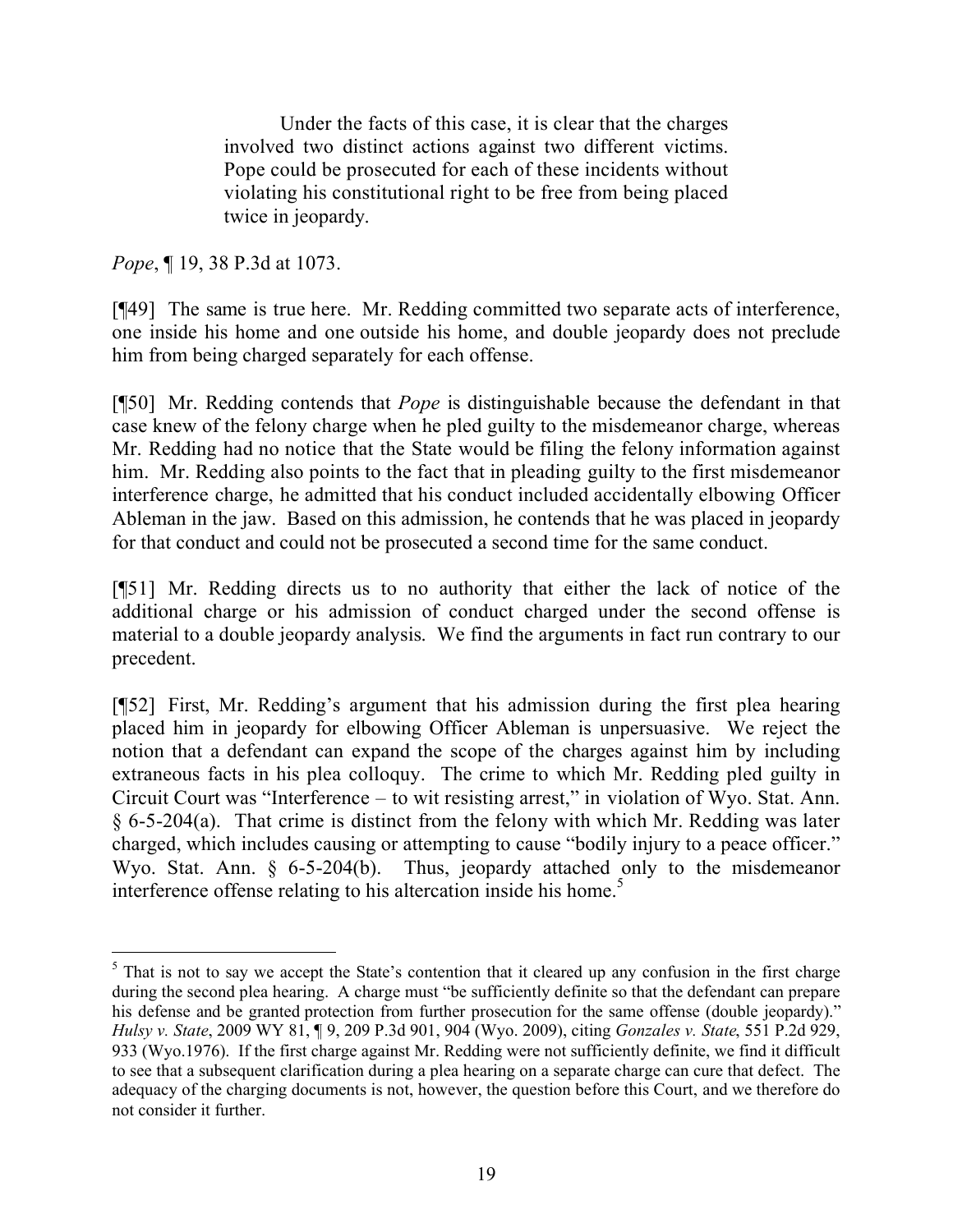[¶53] We find Mr. Redding's notice argument equally unavailing. The argument suggests that all charges relating to a single episode must be brought in a single prosecution, but that proposition has been solidly rejected by the United States Supreme Court and this Court:

> Expanding on that theme it has been argued that the government is obligated "to join at one trial all the charges against a defendant that grow out of a single criminal act, occurrence, episode, or transaction." *Ashe v. Swenson*, 397 U.S. 436, 453–454, 90 S.Ct. 1189, 1199–1200, 25 L.Ed.2d 469 (1970) (Brennan, J., concurring). But that was not the view of the majority, a point emphatically driven home by Justice Harlan, *ibid*. at 448, 90 S.Ct. at 1196, and that notion has been subsequently rejected. In *Garrett v. United States*, 471 U.S. at 790, 105 S.Ct. at 2417, the Court said: "We have steadfastly refused to adopt the 'single transaction' view of the Double Jeopardy Clause." So it is in Wyoming, as well. *State v. Carter*, 714 P.2d 1217, 1220 (Wyo.1986). Within limits set by the legislature the State may chose [sic] how and when it will charge different offenses arising from the same incident, but it may try the same offense only once.

*Nowack v. State*, 774 P.2d 561, 566 (Wyo. 1989).

[¶54] Because the order in which the State chooses to charge separate offenses arising from the same incident does not implicate double jeopardy concerns, we can discern no double jeopardy requirement that the State provide notice of all potential charges before a court may accept a guilty plea. It may be that Mr. Redding feels he did not receive adequate notice of his full criminal exposure and alternatives before entering his first guilty plea. He did not, however, appeal his first conviction or move to withdraw his plea, and since his concerns are not relevant to our double jeopardy analysis, we do not consider them further.

[¶55] Mr. Redding committed two separate offenses at two different times during the events of December 26, 2014. The misdemeanor interference occurred in his home when he resisted arrest, and the felony interference occurred outside his home when he elbowed an officer. His prosecution for two interference charges therefore did not violate his double jeopardy protections.

#### **CONCLUSION**

[¶56] We hold that a reviewing court may consider the merits of a defendant's double jeopardy challenge following entry of an unconditional guilty or no contest plea if the